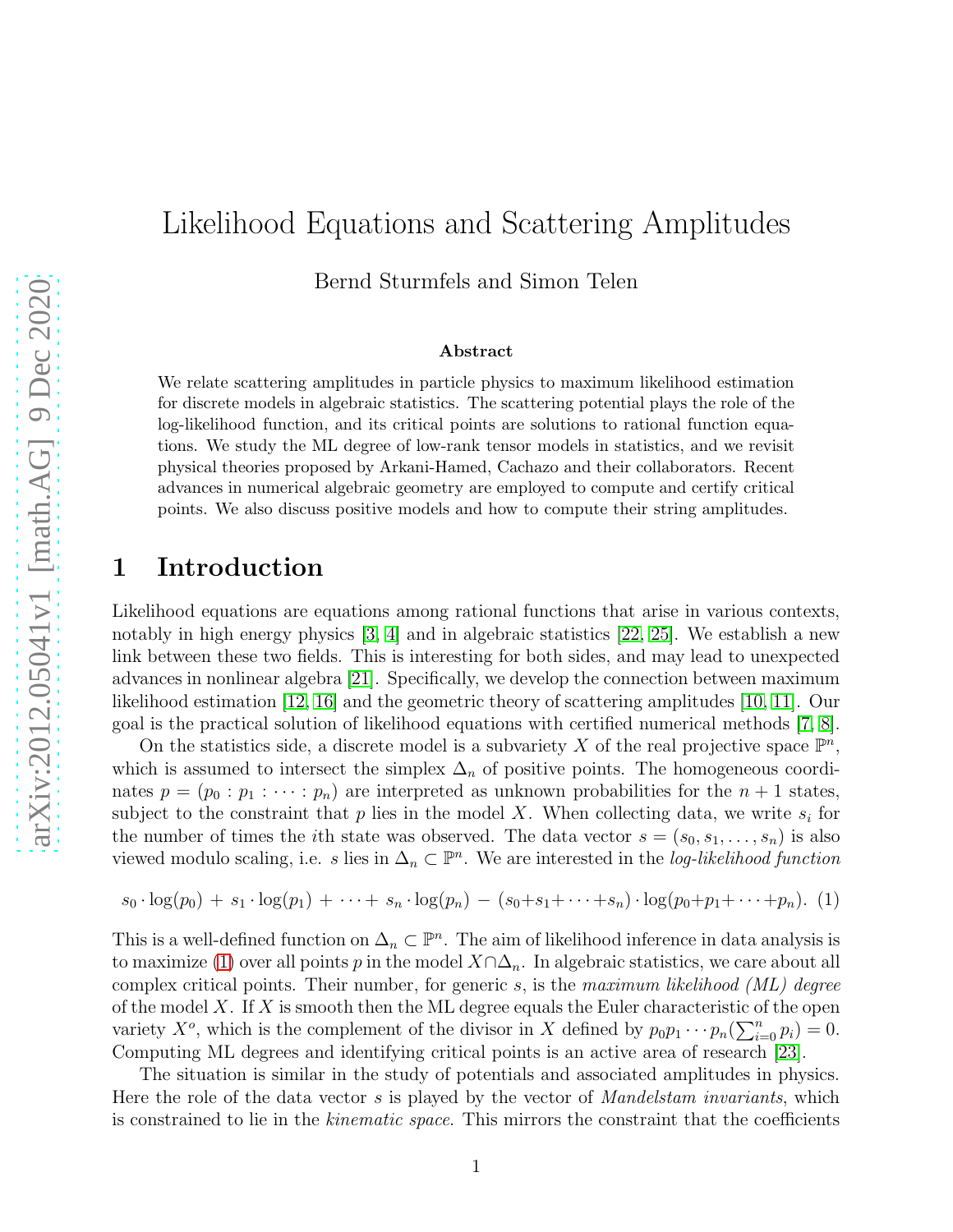in [\(1\)](#page-0-0) sum to zero. In recent physical theories [\[2,](#page-16-5) [10,](#page-16-2) [11\]](#page-17-5), the variety  $X^o$  is the configuration space of m points in general position in  $\mathbb{P}^{k-1}$ , up to projective transformations. This is modeled by the Grassmannian  $\mathrm{Gr}(k,m) \subset \mathbb{P}^{\binom{m}{k}-1}$ , modulo the action of the torus  $(\mathbb{C}^*)^m$ . Let  $\text{Gr}(k,m)^\circ$  be the open Grassmannian where all Plücker coordinates are nonzero. We work in the  $(k-1)(m-k-1)$ -dimensional manifold  $X^{\circ} = \text{Gr}(k,m)^{\circ}/(\mathbb{C}^{*})^{m}$ . The ML degree of  $X^o$  is the number of critical points on  $X^o$  of the potential function, for generic s. A scattering amplitude is the sum of a certain rational function over all critical points. This is a global residue [\[13\]](#page-17-7), so it evaluates to a rational function in the Mandelstam invariants s.

The present article is organized as follows. Section [2](#page-1-0) develops the promised connection for the Grassmannian of lines  $(k = 2)$ . Here  $X^{\circ}$  is the moduli space  $\mathcal{M}_{0,m}$  of m marked points in  $\mathbb{P}^1$ . This prominent space is here recast as a statistical model. The ML degree of that model is  $(m-3)!$  and all critical points are real, thanks to Varchenko's Theorem [\[22,](#page-17-0) Theorem [1.](#page-4-0)5. Our computational results for  $m \leq 13$  are found in Table 1. This is extended to arbitrary linear statistical models in Section [3.](#page-4-1) We show in that setting how the software HomotopyContinuation.jl [\[7,](#page-16-3) [8\]](#page-16-4) is used to find and certify all critical points of [\(1\)](#page-0-0). A key idea is to refrain from clearing denominators and work with rational functions directly.

Section [4](#page-6-0) concerns higher Grassmannians ( $k \geq 3$ ) and their associated likelihood equations. We focus on the case  $m = 8, k = 3$ , where the amplitudes literature [\[9,](#page-16-6) [10\]](#page-16-2) reports the ML degree 188112. We interpret this CEGM theory as a nonlinear statistical model with  $n = 47$ . Our method computes and certifies all 188112 critical points in a few minutes, for random Mandelstam invariants with  $s \geq 0$  in [\(1\)](#page-0-0), and we show that most of them are real.

In Section [5](#page-9-0) we apply our approach to a class of models that is important in statistics, namely conditional independence of identically distributed random variables. This corresponds to symmetric tensors of low rank, so here  $X$  is a Veronese secant variety. We determine the ML degree in several new cases, well beyond the degree 12 for tossing coins in the running example of [\[15\]](#page-17-8). This opens up a new chapter in likelihood inference for tensors.

In Section [6](#page-12-0) we finally turn to amplitudes. We build on the theory of stringy canonical forms due to Arkani-Hamed, He and Lam [\[5\]](#page-16-7). Definition [12](#page-12-1) introduces a statistical version of positive geometries [\[2,](#page-16-5) [6\]](#page-16-8). The string amplitudes in [\[5\]](#page-16-7) are limits of their marginal likelihood integrals. They can be computed combinatorially from Newton polytopes, or as global residues, by summing the reciprocal toric Hessian of the function [\(1\)](#page-0-0) over its critical points.

### <span id="page-1-0"></span>2 Points on the Line

We begin with a first direct connection between algebraic statistics and particle physics. The  $m$ -particle CHY scattering equations [\[11\]](#page-17-5) will be presented as likelihood equations for a linear statistical model on the moduli space  $\mathcal{M}_{0,m}$ . We introduce these rational function equations, and we solve them using state-of-the-art tools from numerical algebraic geometry [\[7,](#page-16-3) [8,](#page-16-4) [24\]](#page-17-9).

We consider  $m \geq 4$  points in  $\mathbb{P}^1$  whose homogeneous coordinates are the columns of

<span id="page-1-1"></span>
$$
\begin{bmatrix} 0 & 1 & 1 & 1 & \cdots & 1 & 1 & 1 \\ -1 & 0 & x_1 & x_2 & \cdots & x_{m-4} & x_{m-3} & 1 \end{bmatrix}.
$$
 (2)

We write  $q_{ij}$  for the 2×2 minor given by the *i*-th and the *j*-th column of this 2×m-matrix.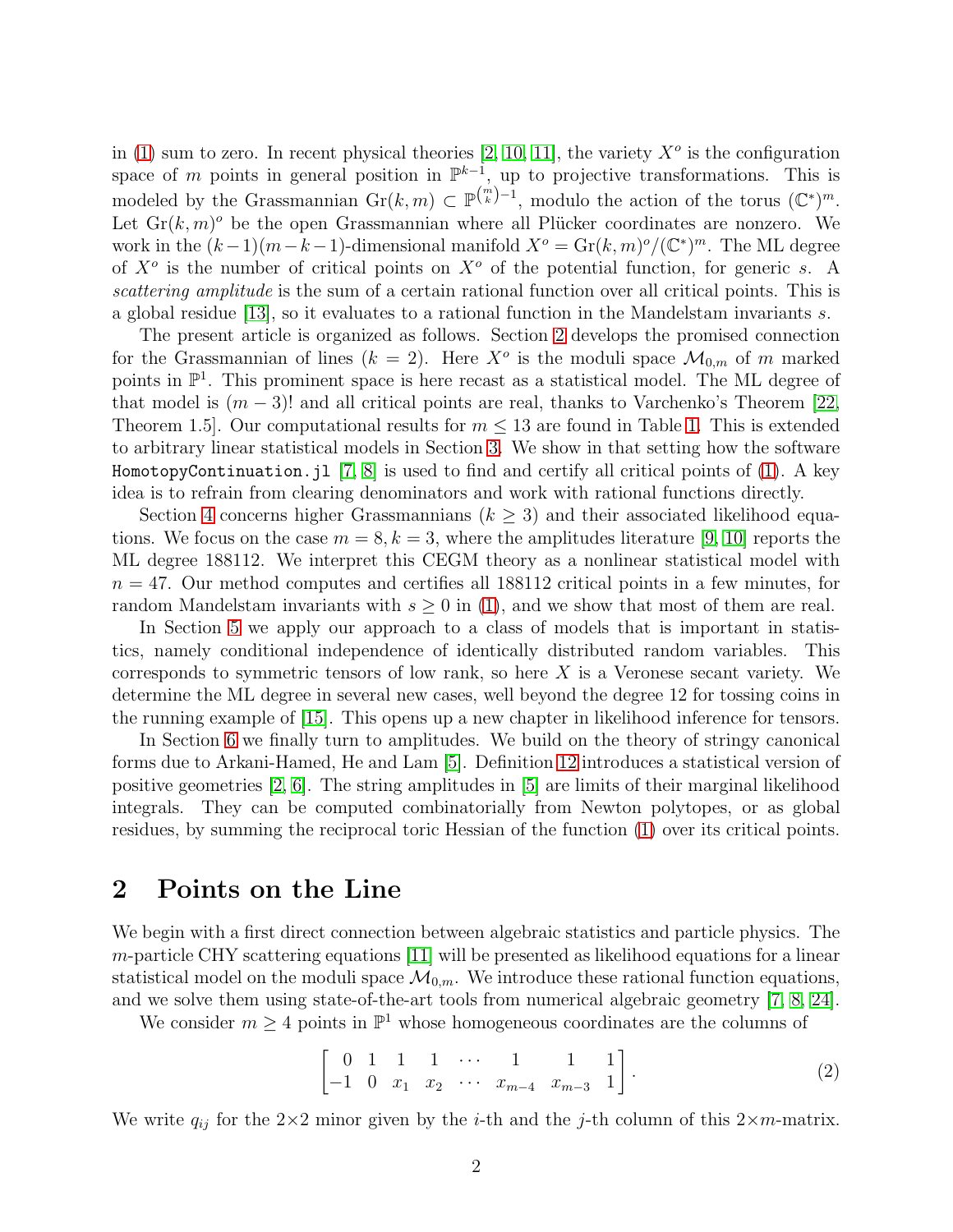The moduli space  $\mathcal{M}_{0,m} = \text{Gr}(2,m)^o / (\mathbb{C}^*)^m$  is the set of points for which these minors are non-zero. This is the complement of a hyperplane arrangement in  $\mathbb{C}^{m-3}$ . The corresponding real arrangement in  $\mathbb{R}^{m-3}$  has  $(m-3)!$  bounded regions, given by the possible orderings of  $x_1, x_2, \ldots, x_{m-3}$  in [0, 1]. These regions are simplices and they define a triangulation of the cube  $[0,1]^{m-3}$ . One of them is the positive region  $\mathcal{M}_{0,m}^+ = \{0 < x_1 < x_2 < \cdots < x_{m-3} < 1\}$ .

We now define a statistical model X on  $n + 1 = m(m - 3)/2$  states. The states are the pairs  $(i, j)$  where  $2 \le i < j \le m$  and  $(i, j) \ne (2, m)$ . The parameter vector  $(x_1, \ldots, x_{m-3})$  is assumed to lie in  $\mathcal{M}_{0,m}^+$ . The probability of observing the state  $(i, j)$  is  $p_{ij} = \alpha_{ij} q_{ij}$ , where

$$
\alpha_{im} = \frac{1}{m-3}
$$
,  $\alpha_{ij} = \frac{1}{(m-3)^2}$  and  $\alpha_{2j} = \frac{2m-2j-1}{(m-3)^2}$  for  $3 \le i < j \le m-1$ . (3)

These positive constants are chosen so that the sum of the  $n+1$  linear expressions  $p_{ij}$  equals 1.

Suppose we collect data. For each of the  $n + 1$  states  $(i, j)$  as above, we record the number  $s_{ij}$  of observations of that state. The aim of statistical inference is to find the point  $\hat{x} = (\hat{x}_1, \hat{x}_2, \dots, \hat{x}_{m-3})$  in the parameter space  $\mathcal{M}_{0,m}^+$  that best explains the data. Adopting the classical frequentist framework, this is done by maximizing the log-likelihood function

<span id="page-2-1"></span>
$$
L(x) = \sum_{(i,j)} s_{ij} \log(p_{ij}(x)) = \sum_{(i,j)} s_{ij} \log(q_{ij}(x)) + const.
$$
 (4)

We write  $\mathrm{Crit}(L)$  for the set of critical points of L, i.e. the solutions of the likelihood equations

<span id="page-2-0"></span>
$$
\frac{\partial L}{\partial x_1} = \frac{\partial L}{\partial x_2} = \cdots = \frac{\partial L}{\partial x_{m-3}} = 0.
$$
 (5)

This is a system of  $m-3$  rational function equations in the  $m-3$  unknowns  $x_1, \ldots, x_{m-3}$ .

<span id="page-2-2"></span>**Proposition 1.** If all  $s_{ij}$  are positive then [\(5\)](#page-2-0) has precisely  $(m-3)!$  complex solutions. All solutions are real, and there is one solution for each of the orderings of the  $m-3$  coordinates.

Proof. This result is known in the physics literature. We here derive it from Varchenko's Theorem in Algebraic Statistics [\[12,](#page-17-3) Theorem 13]. This states that the likelihood equations of a linear space  $X$  have only real solutions, and there is one solution in each bounded region of the arrangement in the real linear space  $X_{\mathbb{R}}$  defined by the  $n + 1$  hyperplanes  $\{p_i = 0\}$ . For the CHY model, we identify  $X_{\mathbb{R}}$  with the parameter space  $\mathbb{R}^{m-3}$ , where the hyperplanes are  $\{x_i = 0\}$ ,  $\{x_i = 1\}$  and  $\{x_i = x_j\}$ . Every point with  $x_i < 0$  or  $x_i > 1$  for some i can be moved to infinity without crossing a hyperplane. This implies that the bounded regions are the simplices  $\{0 < x_{\pi_1} < \cdots < x_{\pi_{m-3}} < 1\}$ , where  $\pi$  runs over all  $(m-3)!$  permutations.  $\Box$ 

<span id="page-2-3"></span>**Example 2**  $(m = 6, n = 8)$ . We consider a linear model X on nine states 23, 24, ..., 56. Their probabilities, which sum to 1, are linear functions of three model parameters  $x_1, x_2, x_3$ :

$$
p_{23} = 5x_1/9, \t p_{24} = x_2/3, \t p_{25} = x_3/9,p_{34} = (x_2 - x_1)/9, \t p_{35} = (x_3 - x_1)/9, \t p_{45} = (x_3 - x_2)/9,p_{36} = (1 - x_1)/3, \t p_{46} = (1 - x_2)/3, \t p_{56} = (1 - x_3)/3.
$$
\n(6)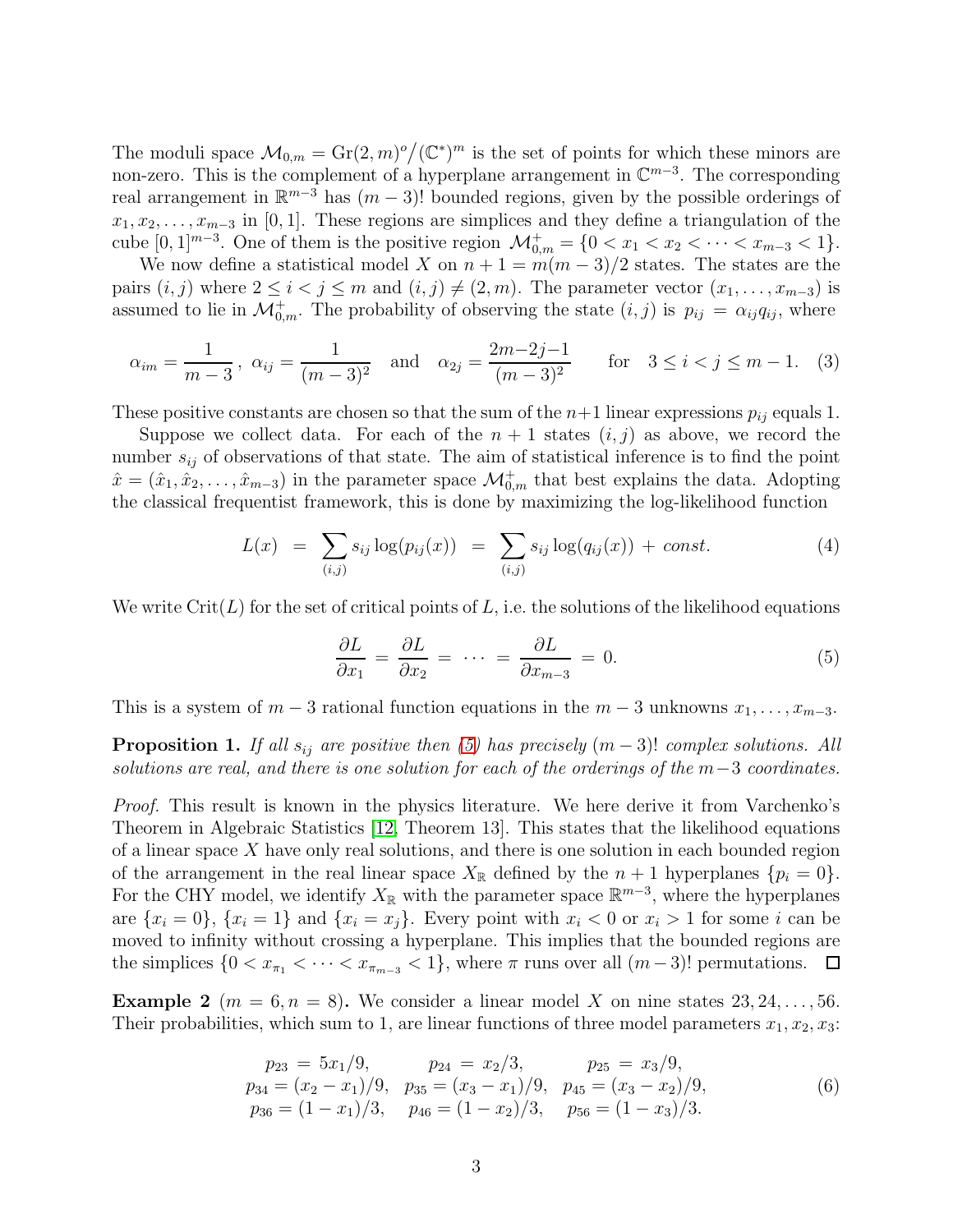This maps the tetrahedron  $\mathcal{M}^+_{0,6} = \{0 < x_1 < x_2 < x_3 < 1\}$  into the probability simplex  $\Delta_8$ . Suppose we collect data with sample size 170, and the resulting data vector has coordinates

<span id="page-3-0"></span>
$$
s_{23} = 25, s_{24} = 23, s_{25} = 16, s_{34} = 12, s_{35} = 22, s_{45} = 16, s_{36} = 14, s_{46} = 15, s_{56} = 27. (7)
$$

We must solve an optimization problem on  $\mathcal{M}_{0,6}^+$ , namely to maximize the function

<span id="page-3-2"></span>
$$
L = s_{23}\log(p_{23}) + s_{24}\log(p_{24}) + s_{25}\log(p_{25}) + s_{34}\log(p_{34}) +s_{35}\log(p_{35}) + s_{45}\log(p_{45}) + s_{36}\log(p_{36}) + s_{46}\log(p_{46}) + s_{56}\log(p_{56}).
$$
\n(8)

The set  $Crit(L)$  has one point in each bounded region of the arrangement of nine planes  $\{p_{ij} = 0\}$  in  $\mathbb{R}^3$ . The six bounded regions lie in the cube  $[0, 1]^3$ . They correspond to the orderings of the values  $x_1, x_2, x_3$ . For instance, for the data in [\(7\)](#page-3-0), the six critical points are

| $\hat{x}_1 = 0.240043275929170,$ | $\hat{x}_2 = 0.508172206739870,$ | $\hat{x}_3 = 0.777005866817260;$ |
|----------------------------------|----------------------------------|----------------------------------|
| $x_1 = 0.223437550855307$        | $x_2 = 0.843543048681696,$       | $x_3 = 0.518706389808326;$       |
| $x_1 = 0.481967726451097.$       | $x_2 = 0.235545240880672,$       | $x_3 = 0.781115679885971$ ;      |
| $x_1 = 0.618277926209287$        | $x_2 = 0.851974456945199$        | $x_3 = 0.155992558374125$ ;      |
| $x_1 = 0.861996060709608$        | $x_2 = 0.217605043343923$        | $x_3 = 0.453238947004789;$       |
| $x_1 = 0.863192417250353$        | $x_2 = 0.578669456252017$ ,      | $x_3 = 0.157960116395912.$       |

The first triple is the maximum likelihood estimate. The learned distribution in the model is

<span id="page-3-3"></span>
$$
\begin{aligned}\n\hat{p}_{23} &= 0.13336, & \hat{p}_{24} &= 0.16939, & \hat{p}_{25} &= 0.08633, & \hat{p}_{34} &= 0.02979, & \hat{p}_{35} &= 0.05966, \\
\hat{p}_{36} &= 0.25332, & \hat{p}_{45} &= 0.02987, & \hat{p}_{46} &= 0.16394, & \hat{p}_{56} &= 0.07433.\n\end{aligned}\n\tag{9}
$$

We shall see that this computation can be done for much larger values of m and n.  $\Delta$ 

We now turn to physics. In quantum field theory, the  $s_{ij}$  are known as *Mandelstam invariants*. One writes them in a symmetric  $m \times m$ -matrix with zeros on the diagonal, so we have  $s_{ii} = 0$  and  $s_{ij} = s_{ji}$ . Momentum conservation means that the row sums are zero, i.e.  $\sum_{j=1}^{m} s_{ij} = 0$  for  $i = 1, \ldots, m$ . These equations define the kinematic space, which has dimension  $n + 1 = {m \choose 2} - m$ . On that space, the m Mandelstam invariants  $s_{12}, s_{13}, \ldots, s_{1m}$ and  $s_{2m}$  can be written uniquely in terms of our counts  $s_{ij}$  in the statistical model above. For instance, for  $m = 6$ , the kinematic space is parametrized by the nine counts in [\(7\)](#page-3-0) via

<span id="page-3-1"></span>
$$
s_{12} = s_{34} + s_{35} + s_{36} + s_{45} + s_{46} + s_{56},
$$

$$
s_{13} = -s_{23} - s_{34} - s_{35} - s_{36},
$$

$$
s_{16} = s_{23} + s_{34} + s_{35} + s_{24} + s_{45} + s_{25},
$$

$$
s_{14} = -s_{24} - s_{34} - s_{45} - s_{46},
$$

$$
s_{26} = -s_{23} - s_{34} - s_{35} - s_{36} - s_{24} - s_{45} - s_{46} - s_{25} - s_{56},
$$

$$
s_{15} = -s_{25} - s_{35} - s_{45} - s_{56}.
$$

$$
(10)
$$

The scattering potential in the CHY model coincides with the log-likelihood function  $L$ , up to the additive constant in [\(4\)](#page-2-1). Hence the scattering equations are the likelihood equations.

We now come to the punchline of this section: *current off-the-shelf software from nu*merical algebraic geometry is highly efficient and reliable in solving our equations. For our computations we used the julia package HomotopyContinuation.jl, due to Breiding and Timme [\[8\]](#page-16-4), including the recent certification feature [\[7\]](#page-16-3) which is based on interval arithmetic.

In Table [1](#page-4-0) we present the timings we obtained for solving the scattering equations [\(5\)](#page-2-0) when the number of particles is  $m = 10, 11, 12, 13$ . Recall that the solutions are the critical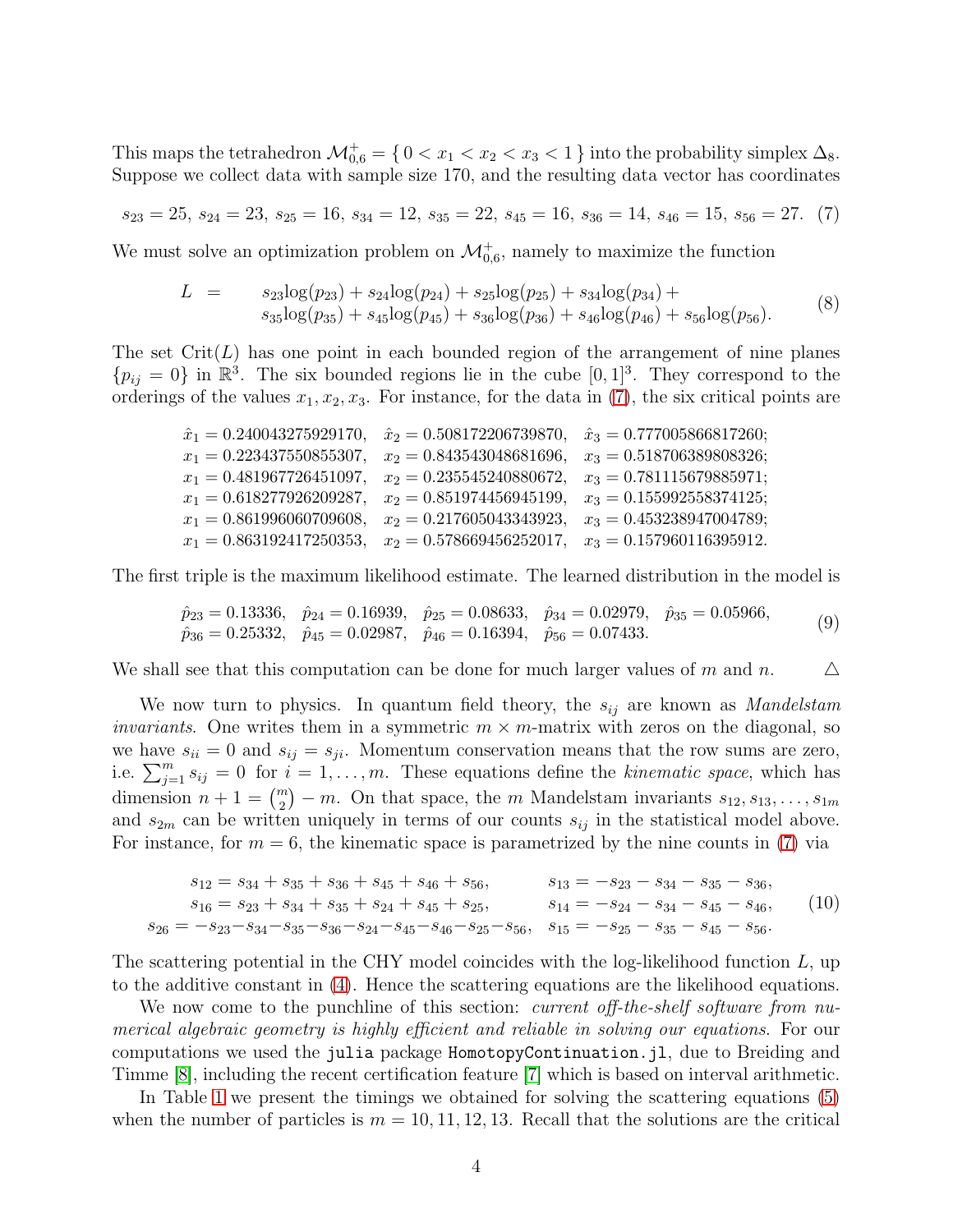|                 |         | $m \mid n+1 \quad (m-3)! \quad t_{\mathbb{C}}$ |       | $t_\mathbb{R}$ | $t_{\rm cert}$ |
|-----------------|---------|------------------------------------------------|-------|----------------|----------------|
| 10              | 35 5040 |                                                | 0.75  | 0.28           | 0.5            |
| 11 <sup>1</sup> | 44      | 40320                                          | 13.4  | 3.4            | 4.0            |
| 12              | 54      | 362880                                         | 124.6 | 43.7           | -45.0          |
| $13-1$          | 65      | 3628800 2141.5 578.2 1178.0                    |       |                |                |

<span id="page-4-0"></span>Table 1: Computing and certifying solutions to CHY scattering equations with the method in Section [3.](#page-6-1) Here  $t_{\mathbb{C}}, t_{\mathbb{R}}, t_{\text{cert}}$  denote timings (in seconds) that are explained in Example 3.

points of L in the moduli space  $\mathcal{M}_{0,m}$ . In later sections we apply these methods for solving likelihood equations coming from other statistical models, including higher Grassmannians.

The first two columns in Table [1](#page-4-0) show the number  $n + 1 = m(m - 3)/2$  of states in the statistical model and the ML degree  $(m-3)!$ . The last three columns show computation times. The most relevant among these is  $t_{\mathbb{R}}$ . This is the time in seconds for computing all  $(m-3)!$  real critical points for a given system of Mandelstam invariants  $s_{ij} > 0$ . For instance, for  $m = 12$ , it takes less than one minute to compute all  $(12 - 3)! = 362880$  solutions.

### <span id="page-4-1"></span>3 Linear Models and How to Compute

We here explain our methodology for solving the likelihood equations. For ease of illustration we consider linear statistical models, with the understanding that the computations are analogous for nonlinear models. The scope of that becomes visible in the next two sections.

Fix affine-linear polynomials  $p_0(x), p_1(x), \ldots, p_n(x)$  with real coefficients in d unknowns  $x = (x_1, x_2, \ldots, x_d)$ . We assume that  $p_0(x) + p_1(x) + \cdots + p_n(x) = 1$  and that the convex polytope  $\Theta = \{x \in \mathbb{R}^d : p_i(x) \ge 0\}$  has dimension d. The model is the d-dimensional linear space X in  $\mathbb{P}^n$  parametrized by  $x \mapsto (p_0(x) : \cdots : p_n(x))$ . Given any positive real data vector  $s = (s_0, s_1, \ldots, s_n)$ , we wish to find all critical points of the log-likelihood function L in [\(1\)](#page-0-0).

By Varchenko's Theorem, all complex critical points are real, and there is one critical point in each bounded region of the arrangement of  $n + 1$  hyperplanes  $\{p_i(x) = 0\}$  in  $\mathbb{R}^d$ . One of these bounded regions is the polytope  $\Theta$ , so this contains a unique critical point  $\hat{x}$ . Its image  $\hat{p} = p(\hat{x})$  in  $\Delta_n$  is the distribution in the model X that best explains the data s.

The software HomotopyContinuation.jl [\[8\]](#page-16-4) is very user-friendly. We will show how to compute all critical points with version 2.3.1. We start by generating a random linear model:

 $Qvar x[1:d]$  $c = \text{rand}(n+1)$ ;  $c = c/\text{sum}(c)$  $p = [randn(d) *x + c[i] for i = 1:n]$  $p = push!(p, 1-sum(p))$ 

The array p contains  $n + 1$  affine polynomials in the unknowns x. Their constant terms are the positive reals in c that sum to 1. The polytope  $\Theta$  has dimension d since  $0 \in \text{int}(\Theta)$ . The next step is to construct the log-likelihood function and compute its derivatives. Using the logarithm function in HomotopyContinuation.jl, this can be done in two lines of code: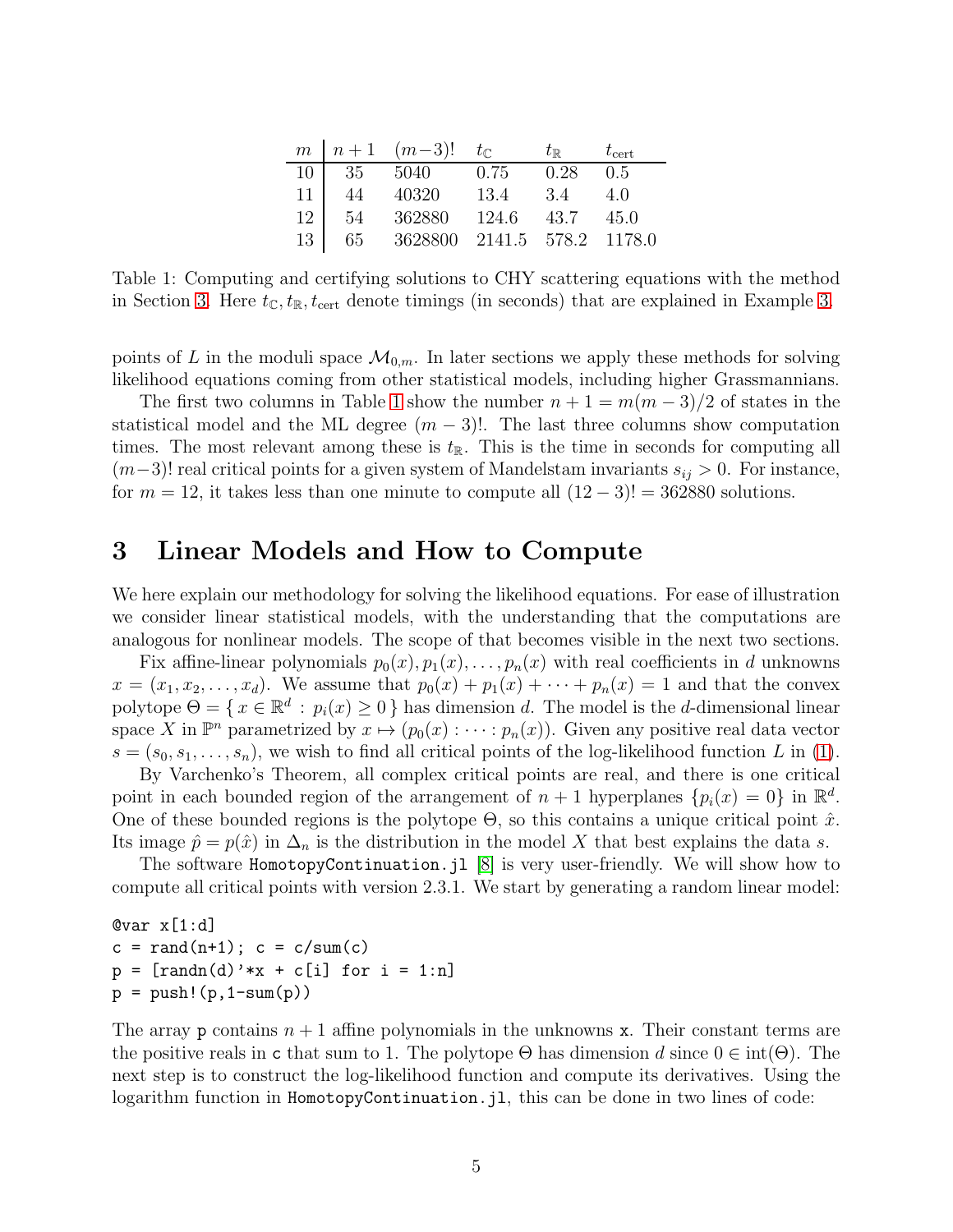```
@var s[0:n]
L = sum([s[i]*log(p[i]) for i = 1:n+1])F = System(differentiate(L, x), parameters = s)
```
Here F represents the rational map  $F: \mathbb{C}^d \times \mathbb{C}^{n+1} \dashrightarrow \mathbb{C}^d$ ,  $(x, s) \mapsto (\frac{\partial L}{\partial x, s})$  $\frac{\partial L}{\partial x_1},\ldots,\frac{\partial L}{\partial x_a}$  $\frac{\partial L}{\partial x_d}$ ). We choose a random complex data vector  $s^* \in \mathbb{C}^{n+1}$ , and we solve the system  $F(x; s^*) = 0$  as follows:

```
monodromy\_result = monodromy\_solve(F)s_star = parameters(monodromy_result)
```
This uses the *monodromy method* for solving a generic instance of a parametrized family [\[14\]](#page-17-10). We stress that we do not turn rational functions into polynomials by clearing denominators. Working directly with the rational functions allows for cheaper evaluation of F and it avoids spurious solutions in the hyperplanes  $\{p_i(x) = 0\}$ . Once we have the solutions for  $s^* \in \mathbb{C}^{n+1}$ , we can find the solutions for any data vector  $(s^*)' \in \mathbb{R}_{>0}^{n+1}$  via a *(straight line) coefficient* parameter homotopy. Here the vector s moves from  $s^*$  to  $(s^*)'$  along a straight line in  $\mathbb{C}^{n+1}$ .

As the *start parameter values*  $s^*$  move to the *target parameter values*  $(s^*)'$ , the solutions of  $F(x; s^*) = 0$  move towards the solutions of  $F(x; (s^*)') = 0$ . We can track them numerically. For details, see [\[24,](#page-17-9) Chapter 7]. The coefficient parameter homotopy is implemented in the solve function. The following code solves  $F(x;(s^*)') = 0$  for random  $(s^*)' \in \mathbb{R}_{>0}^{n+1}$ :

```
startsols = solutions(monodromy_result)
s_ star_prime = rand(length(s))cp\_result = solve(F, startsols; start\_parameters = s\_star,target_parameters = s_star_prime)
```
The solutions computed via monodromy are stored in startsols. These can be used as starting points in the coefficient parameter homotopy for solving any new instance  $F(x; (s^*)') = 0$ of our equations. Hence, the monodromy computation happens only once for a given model.

Finally, we *certify* the solutions found by the coefficient parameter homotopy using the certification technique described recently in [\[7\]](#page-16-3). Each solution that has been certified is guaranteed to be an approximate solution, in a suitable sense, to our system of equations.

```
cert = certify(F, solutions(cp\_result), s\_star\_prime)
```
In our discussion we described a workflow consisting of three steps: monodromy, coefficient parameter homotopy, and certification. These steps are easy to run, and they can be applied to any statistical model and hence to any system of scattering equations in physics. A nice feature of linear models, like CHY in Section [2,](#page-1-0) is that the method can solve the likelihood equations using *real arithmetic only*. This allows us to reduce the computation time.

We now explain the real arithmetic idea. In general, one uses complex start values  $s^*$  is to avoid the discriminant locus of the family  $F(x; s) = 0$ . For linear models, this locus arises from the entropic discriminant, which is a sum of squares by [\[20,](#page-17-11) Theorem 6.2]. The real locus has codimension  $\geq 2$  and is disjoint from  $\mathbb{R}^{n+1}_{>0}$ . As the data vector s varies continuously in  $\mathbb{R}^{n+1}_{>0}$ , the solutions to  $F(x; s) = 0$  move in distinct bounded regions in  $\mathbb{R}^d$ . Therefore, once we have solved  $F(x; s^*) = 0$  for some  $s^* \in \mathbb{R}^{n+1}_{>0}$ , we can solve  $F(x; (s^*)') = 0$  for any  $(s^*)' \in \mathbb{R}_{>0}^{n+1}$  via a straight line coefficient parameter homotopy that uses only real arithmetic. In particular, for computing the MLE, we only need to track one solution, namely that in  $\Theta$ .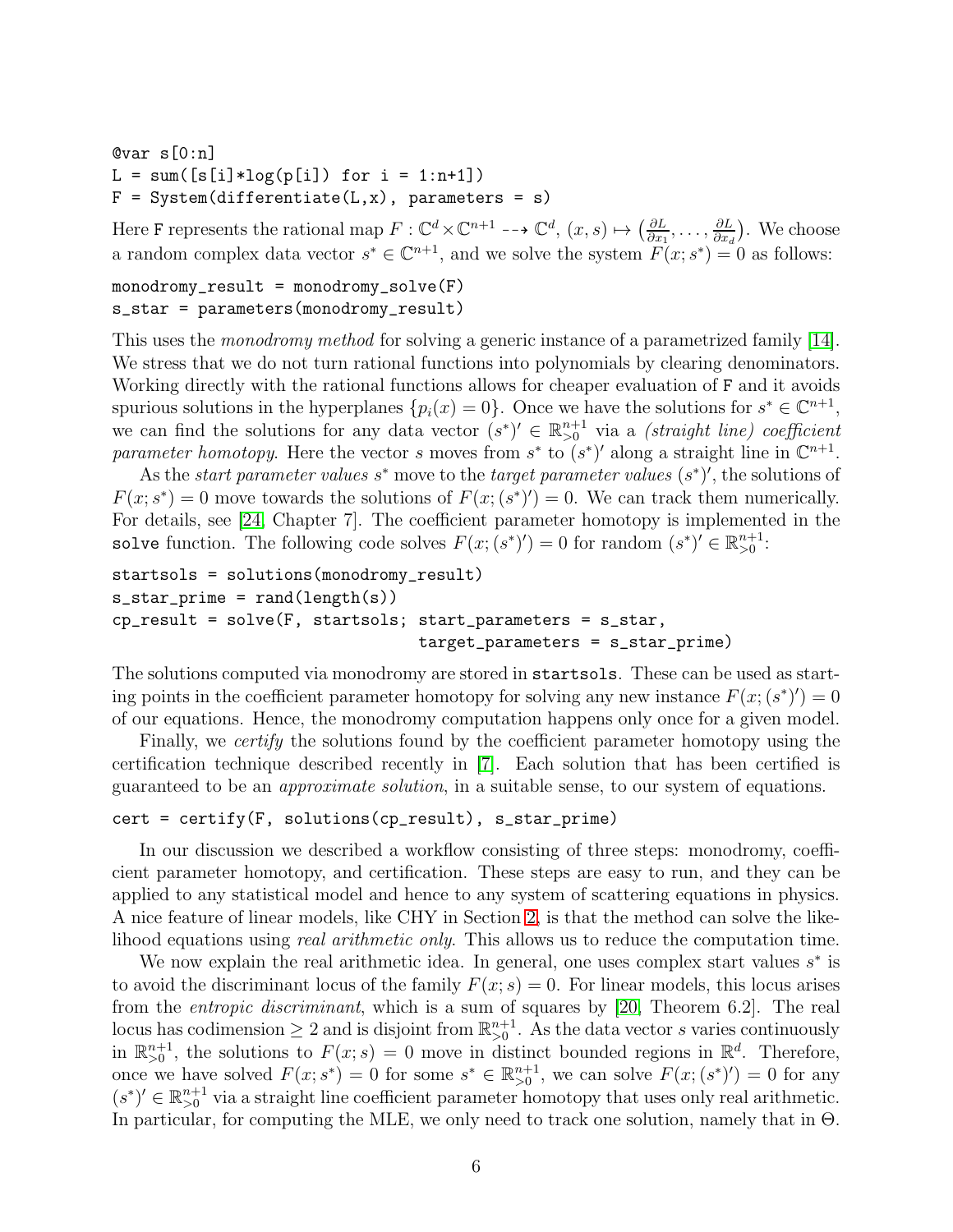<span id="page-6-1"></span>**Example 3** (Scattering equations on  $\mathcal{M}_{0,m}$ ). Section [2](#page-1-0) addressed a linear model from physics [\[10,](#page-16-2) [11\]](#page-17-5) with  $d = m-3$ ,  $n = m(m-3)/2-1$  and ML degree  $(m-3)!$ . Our computations for Table [1](#page-4-0) used the workflow described above. The columns  $t_{\mathbb{C}}$  and  $t_{\text{cert}}$  show the computation times (in seconds) for the coefficient parameter homotopy from  $s^* \in \mathbb{C}^{n+1}$  to  $(s^*)' \in \mathbb{R}_{>0}^{n+1}$ and for the certification respectively. The column  $t_{\mathbb{R}}$  shows the time for path tracking over the reals, from  $s^* \in \mathbb{R}_{>0}^{n+1}$  to  $(s^*)' \in \mathbb{R}_{>0}^{n+1}$ . In each run, all  $(m-3)!$  solutions were certified. The time for the monodromy step is not reported, as it is an *off-line step* which happens only once. For instance, for  $m = 12$ , the off-line step takes about 14 minutes. All computations were run on a 16 GB MacBook Pro with an Intel Core i7 processor working at 2.6 GHz.  $\Delta$ 

<span id="page-6-3"></span>**Example 4** (Random linear models). We examined random models for various  $(n, d)$ . Unlike in Section [2,](#page-1-0) the  $p_i(x)$  are now dense. The number of bounded regions equals  $\binom{n}{d}$  $\binom{n}{d}$ . This is the ML degree; see [\[15,](#page-17-8) eqn (8)]. Using the same computer as in Example [3,](#page-6-1) we obtained the results in Table [2,](#page-6-2) for various central binomial coefficients. Again, we do not report the timings for the off-line step, which happens once per pair  $(n, d)$ . All models in Table [2](#page-6-2) were solved easily using the default settings in HomotopyContinuation.jl. Larger values of  $(n, d)$  are more challenging. The straightforward approach we presented above ran into numerical difficulties. The monodromy loop sometimes failed to find a full set of starting solutions, and a few paths got lost in the coefficient parameter homotopy. Solving larger problems reliably will require a more clever approach or more conservative settings.  $\Delta$ 

| $(n,d)$ $\binom{n}{d}$ |       | $t_\mathbb{C}$ . | $t_\mathbb{R}$ | $t_{\rm cert}$ |
|------------------------|-------|------------------|----------------|----------------|
| (12, 6)                | 924   | 0.25             | 0.09           | 0.15           |
| (13, 6)                | 1716  | 0.46             | 0.13           | 0.27           |
| (14, 7)                | 3432  | 1.34             | 0.44           | 0.87           |
| (15, 7)                | 6435  | 2.12             | 0.87           | 1.46           |
| (16, 8)                | 12870 | 5.06             | 2.00           | 2.91           |
| (17, 8)                | 24310 |                  | 6.25 3.60      | 7.25           |

<span id="page-6-2"></span>Table 2: Solving the likelihood equations for random linear models. Here  $\binom{n}{d}$  $\binom{n}{d}$  is the ML degree,  $t_{\mathbb{C}}$  and  $t_{\mathbb{R}}$  are the timings for solving, and  $t_{\text{cert}}$  is the timing for certifying the solutions.

Examples [3](#page-6-1) and [4](#page-6-3) lead to the following conclusion. The special combinatorial structure of the CHY scattering equations allows us to solve large instances with a fairly naive method. Things are different for generic linear models. We encountered numerical issues for the default settings when the ML degree exceeds 20000. The same dichotomy occurs for the models studied in the next two sections. Low degree and sparsity render the equations from physics especially suitable for reliable and certified computations with HomotopyContinuation.jl.

## <span id="page-6-0"></span>4 Higher Grassmannians

Let  $\mathrm{Gr}(k,m)$  denote the Grassmannian in its Plücker embedding in  $\mathbb{P}^{m \choose k-1}$ , with Plücker coordinates  $p_I$  indexed by increasing sequences  $I = (1 \leq i_1 < i_2 < \cdots < i_k \leq m)$ . We write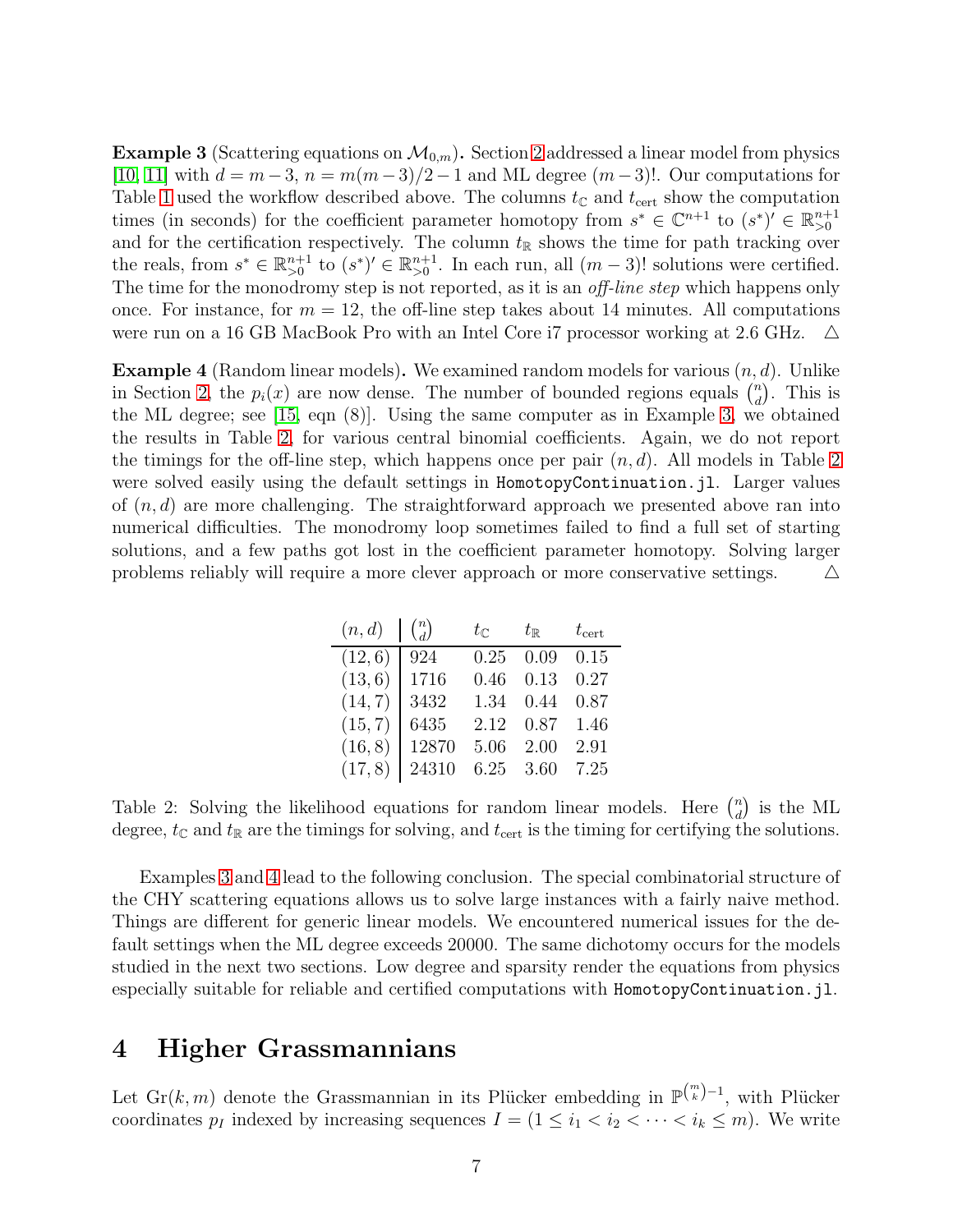$\text{Gr}(k,m)^\circ$  for the open part where all  $p_I$  are nonzero and  $X^\circ$  for its quotient modulo  $(\mathbb{C}^*)^m$ . We represent each point in  $X^{\circ}$  by a  $k \times m$  matrix that has been normalized and contains  $(k-1)(m-k-1) = \dim(X^o)$  unknowns. There are different conventions for setting this up. For  $k = 3$ , we place 2m – 8 unknowns  $x_1, \ldots, x_{m-4}$  and  $y_1, \ldots, y_{m-4}$  in the matrix as follows:

<span id="page-7-2"></span>
$$
\begin{bmatrix} 0 & 0 & 1 & 1 & 1 & 1 & 1 & \cdots & 1 \\ 0 & -1 & 0 & 1 & x_1 & x_2 & x_3 & \cdots & x_{m-4} \\ 1 & 0 & 0 & 1 & y_1 & y_2 & y_3 & \cdots & y_{m-4} \end{bmatrix}.
$$
 (11)

This ensures that m special minors  $p_I$  are equal to 1. These are the minors indexed by

<span id="page-7-0"></span>
$$
I = 123, 124, \dots, 12m, 134, 234. \tag{12}
$$

The following result is known in the literature on scattering amplitudes; see [\[5,](#page-16-7) Section 7.1], [\[9,](#page-16-6) Section 3] and [\[10,](#page-16-2) Appendix C]. Our computations furnish an independent verification.

### <span id="page-7-1"></span>**Proposition 5.** The ML degree of the models  $X^{\circ}$  for  $n = 6, 7, 8$  equals 26, 1272 and 188112.

Sketch of Proof. The certification with HomotopyContinuation.jl furnishes a solid proof of the lower bound. The proof is an identity in interval arithmetic [\[7\]](#page-16-3). The upper bound requires more work. We can either use the degenerations known as soft limits [\[9\]](#page-16-6), or Thomas Lam's approach (mentioned in [\[9,](#page-16-6) Section 1]) that rests on finite fields and the Weil conjectures, or the trace test method in numerical algebraic geometry. It would be desirable to find a general formula and theoretical understanding for the Euler characteristic of  $X^o = \text{Gr}(k,m)^\circ$ .  $\Box$ 

In the development of algebraic statistics there was an earlier attempt to view the Grassmannian Gr(k, m) as a discrete statistical model. It has dimension  $k(m-k)$ , it has  $n+1 = {m \choose k}$ states, and the Plücker coordinates are the probabilities. We refer to  $[15, Section 5]$  where the numbers 4 and 22 were reported for the ML degrees of  $Gr(2, 4)$  and  $Gr(2, 5)$ . That model is different from the one studied here, where the dimension is  $(k-1)(m-k-1)$ , the number of states is  $n + 1 = {m \choose k} - m$ , and  $\text{Gr}(2, m)$  has ML degree  $(m - 3)!$ . In light of the ubiquity and importance of the moduli space  $\mathcal{M}_{0,m}$ , we have concluded that the physical model  $X^{\circ}$ above is the better way to think about the Grassmannian in the setting of algebraic statistics.

In what follows we work in the set-up for  $k = 3$  as in [\[9,](#page-16-6) [10\]](#page-16-2). The task is to compute the set Crit(L) of critical points of the scattering potential  $L = \sum_I s_I \log(p_I)$ . We assign positive reals to the  $\binom{m}{3} - m$  Mandelstam invariants  $s_I$  where I is any triple not listed in [\(12\)](#page-7-0). The m remaining Mandelstam invariants  $s_I$  from [\(12\)](#page-7-0) are determined from the kinematic relations

$$
\sum_{jk} s_{ijk} = 0, \quad \text{for} \quad i = 1, \dots, m.
$$

Here  $(s_{ijk})$  is a symmetric tensor with  $s_{ijk} = 0$  unless  $i, j, k$  are distinct; see [\[10,](#page-16-2) eqn (1.6)]. Rewriting the kinematic equations, we obtain formulas that are analogous to [\(10\)](#page-3-1). However, the m Mandelstam invariants  $s_I$  from [\(12\)](#page-7-0) do not matter for us, since  $\log(p_I) = 0$ , so they do not appear in the scattering potential L. For the other  $n+1$  indices I, the polynomials  $p_I$  are bilinear in the unknowns  $x_i, y_i$ . In conclusion, our task is to solve a system of  $2m - 8$ rational function equations in  $2m - 8$  unknowns, namely  $\frac{\partial L}{\partial x_i} = \frac{\partial L}{\partial y_i}$  $\frac{\partial L}{\partial y_i} = 0$  for  $i = 1, \ldots, m-4$ .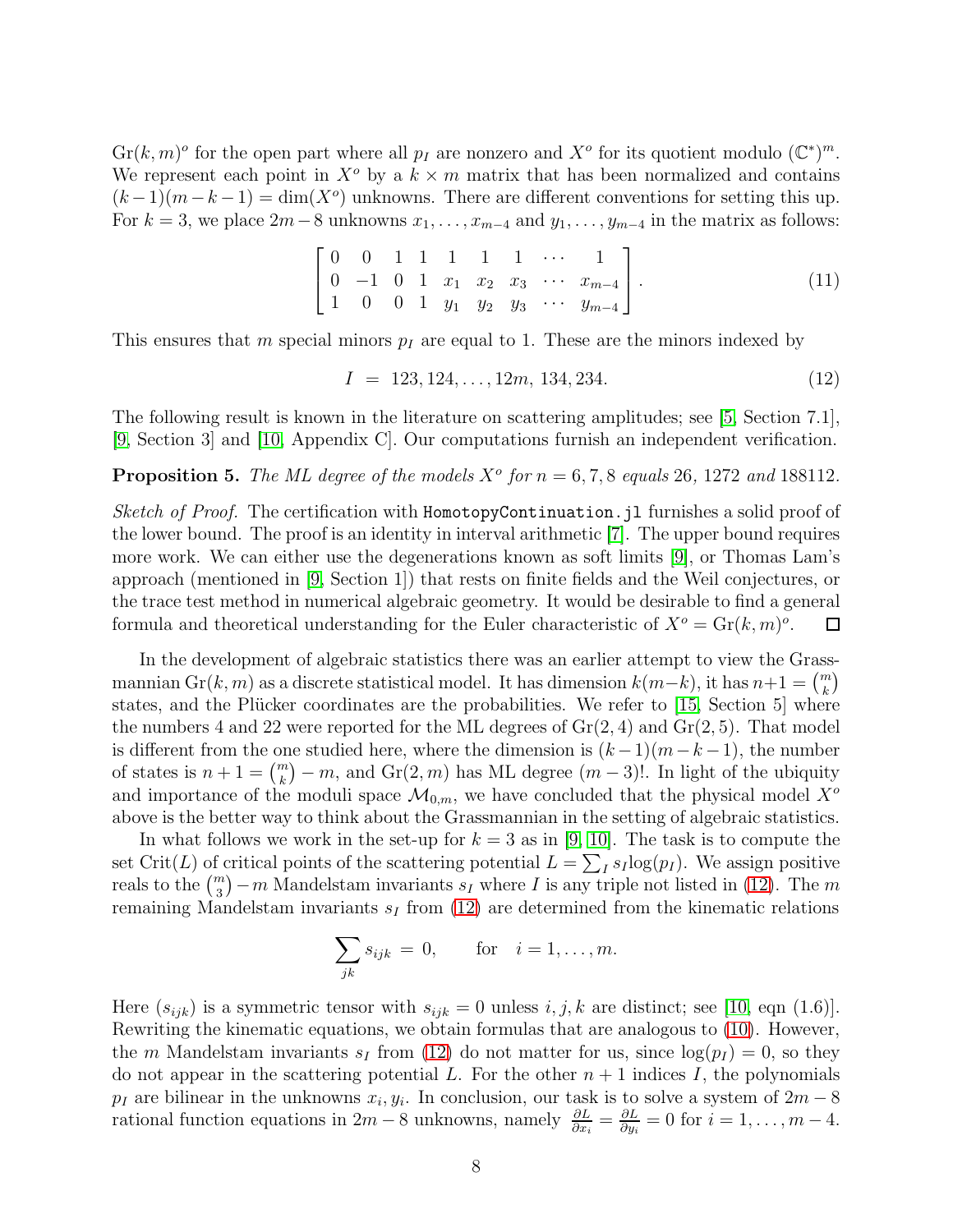|   |     | $m \mid n+1$ ML degree $t_{\mathbb{C}}$ |             | $t_{\rm cert}$ |
|---|-----|-----------------------------------------|-------------|----------------|
| 6 | -14 | 26                                      | 0.02        | 0.01           |
|   | 28  | 1272                                    | 0.35        | 0.19           |
| 8 | 48  | 188112                                  | 70.03 47.71 |                |

<span id="page-8-0"></span>Table 3: Computation times for solving the CEGM scattering equations.

We use the techniques from Section [3](#page-4-1) to solve these equations for  $m = 6, 7, 8$ . The results are reported in Table [3](#page-8-0) using the same notation as in the previous sections. For  $m = 6$ , we confirmed that all 26 solutions are real (cf. [\[10,](#page-16-2) Appendix C]). In the case  $m = 7$ , all 1272 solutions are computed in a fraction of a second. For concreteness, let us consider the data

<span id="page-8-2"></span>
$$
\begin{aligned} s_{135} &= 45, \quad s_{235} = 597, \quad s_{145} = 473, \quad s_{245} = 745, \quad s_{345} = 29, \quad s_{136} = 296, \quad s_{236} = 503, \\ s_{146} &= 725, \quad s_{246} = 402, \quad s_{346} = 132, \quad s_{156} = 557, \quad s_{256} = 649, \quad s_{356} = 461, \quad s_{456} = 246, \\ s_{137} &= 636, \quad s_{237} = 662, \quad s_{147} = 37, \quad s_{247} = 945, \quad s_{347} = 87, \quad s_{157} = 613, \quad s_{257} = 819, \\ s_{357} &= 889, \quad s_{457} = 473, \quad s_{167} = 665, \quad s_{267} = 57, \quad s_{367} = 340, \quad s_{467} = 621, \quad s_{567} = 562. \end{aligned} \tag{13}
$$

These are the  $n + 1 = 28$  Mandelstam invariants not in [\(12\)](#page-7-0). For these data, we found 1272 solutions in 0.35 seconds, and we certified them in 0.19 seconds. Precisely 1210 of the solutions are real. To the best of our knowledge, no complete set of solutions to the scattering equations for  $m = 7$  with general  $s_{ijk}$  has been reported in the literature so far.

Using HomotopyContinuation.jl we can also solve the likelihood equations for  $m = 8$ . This works in the order of minutes. But there are challenges for this large nonlinear model. While our earlier models showed the power of solve as a blackbox routine, here the situation is more delicate. It may happen that not all 188112 paths are tracked successfully in the coefficient parameter homotopy. For an example, fix the  $n + 1 = 48$  Mandelstam invariants

<span id="page-8-1"></span>

| $s_{236} = 2099, \quad s_{146} = 7767, \quad s_{246} = 9208, \quad s_{346} = 4889, \quad s_{156} = 4412, \quad s_{256} = 1024,$<br>$s_{356} = 5988$ , $s_{456} = 924$ , $s_{137} = 3430$ , $s_{237} = 1017$ , $s_{147} = 6235$ , $s_{247} = 8010$ ,<br>$s_{347} = 9867$ , $s_{157} = 2364$ , $s_{257} = 9661$ , $s_{357} = 7008$ , $s_{457} = 4706$ , $s_{167} = 2892$ , |      |
|--------------------------------------------------------------------------------------------------------------------------------------------------------------------------------------------------------------------------------------------------------------------------------------------------------------------------------------------------------------------------|------|
|                                                                                                                                                                                                                                                                                                                                                                          |      |
|                                                                                                                                                                                                                                                                                                                                                                          |      |
|                                                                                                                                                                                                                                                                                                                                                                          | (14) |
| $s_{267} = 7670, \quad s_{367} = 5769, \quad s_{467} = 3188, \quad s_{567} = 9696, \quad s_{138} = 6264, \quad s_{238} = 5878,$                                                                                                                                                                                                                                          |      |
| $s_{148} = 1442$ , $s_{248} = 1501$ , $s_{348} = 4225$ , $s_{158} = 579$ , $s_{258} = 7524$ , $s_{358} = 394$ ,                                                                                                                                                                                                                                                          |      |
| $s_{458} = 878$ , $s_{168} = 7684$ , $s_{268} = 5985$ , $s_{368} = 9306$ , $s_{468} = 8429$ , $s_{568} = 648$ ,                                                                                                                                                                                                                                                          |      |
| $s_{178} = 697$ , $s_{278} = 8414$ , $s_{378} = 3151$ , $s_{478} = 369$ , $s_{578} = 3176$ , $s_{678} = 8649$ .                                                                                                                                                                                                                                                          |      |

Starting with the output startsols from the off-line phase, the command solve finds 188109 distinct solutions in 70 seconds. The remaining three solutions are found by a few extra minutes of monodromy loops. The 188109 earlier solutions in cpresult serve as seeds:

### R = monodromy\_solve(F,solutions(cp\_result),s\_star\_prime)

When running the off-line step for any new statistical model, it is very helpful to know the ML degree ahead of time. In our situation, with knowledge of Proposition [5,](#page-7-1) we can use the option target solutions count = 188112 in the command monodromy solve, both for off-line and for on-line. This interrupts the monodromy loop when all solutions are found.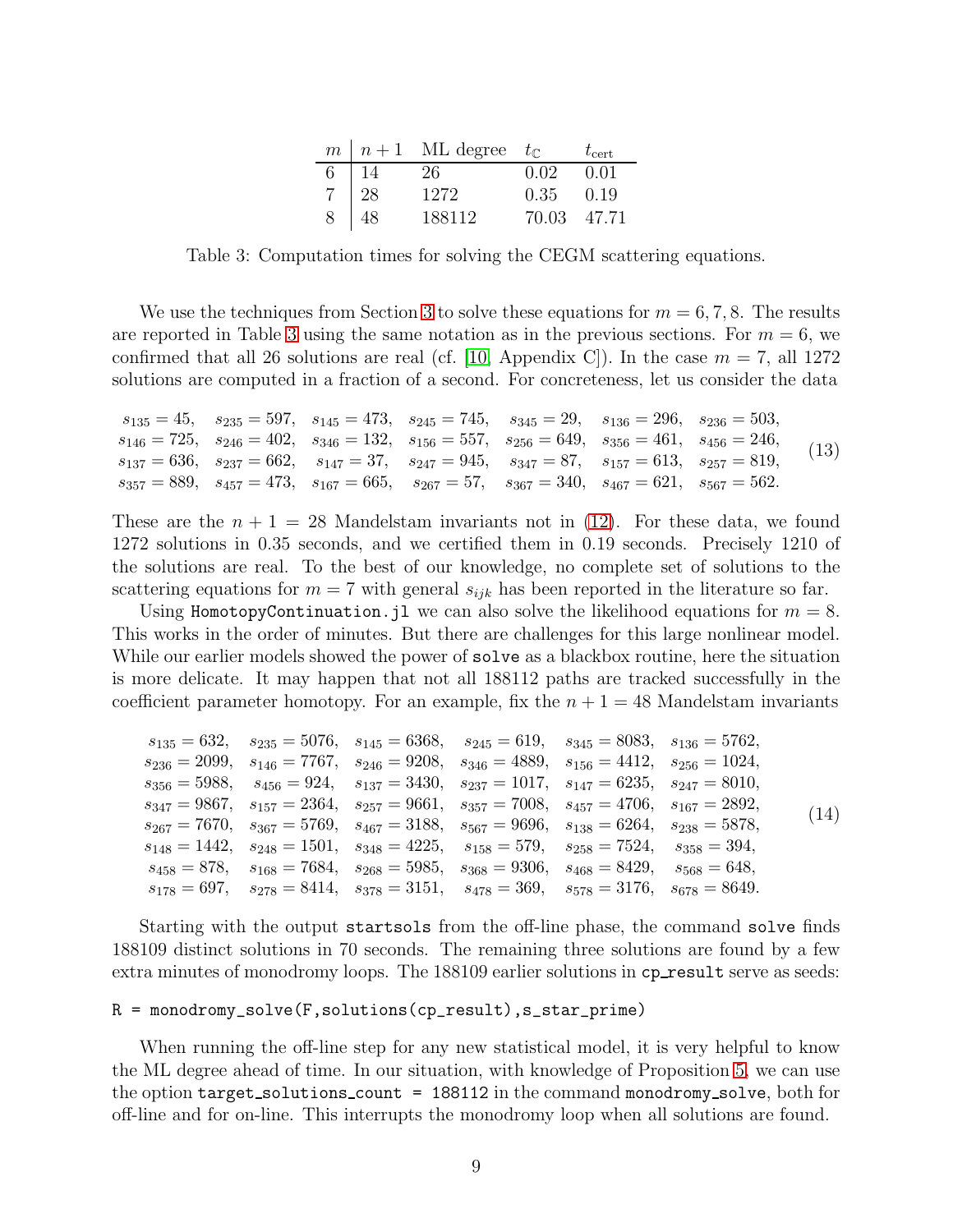All in all, the on-line phase for a given vector of Mandelstam invariants takes no more than a few minutes. This includes the coefficient parameter homotopy, the on-line monodromy phase described above, and the certification step that furnishes the proof of correctness.

**Remark 6.** A notable feature of the  $k = 2$  $k = 2$  model in Section 2 is that all critical points of the log-likelihood function are real (Proposition [1\)](#page-2-2). This is no longer true for  $k \geq 3$ . However, we observed experimentally that most of the solutions are real. In particular, for the data in [\(14\)](#page-8-1), precisely 149408 out of 188112 critical points are real. We do not know whether the 48 Mandelstam invariants  $s_{ijk}$  can be chosen so that all 188112 complex solutions are real.

Remark 7. It would be interesting to investigate the likelihood geometry of positroid cells in  $\mathrm{Gr}(k,m)$ , taken modulo the  $(\mathbb{C}^*)^m$  action as in [\[6\]](#page-16-8). The software HomotopyContinuation.jl will be useful for finding the ML degrees of such models. For these computations, one replaces the matrices in [\(2\)](#page-1-1) and [\(11\)](#page-7-2) with the network parametrization of positroid cells [\[6,](#page-16-8) [26\]](#page-17-12).

### <span id="page-9-0"></span>5 Low Rank Tensors

In this section we return to algebraic statistics. We apply our methods to the model of conditional independence for identically distributed random variables. This corresponds to symmetric tensors of low rank. We here study their ML degree and likelihood equations.

We consider symmetric tensors of format  $m \times m \times \cdots \times m$  where the number of factors is  $\ell$ . Our model X is the variety of symmetric tensors of rank  $\leq k$ , or equivalently, the kth secant variety of the  $\ell$ th Veronese embedding of  $\mathbb{P}^{m-1}$ . The dimension of the model equals  $\dim(X) = km - 1$ . We follow the set-up in [\(1\)](#page-0-0), with the number of states  $n + 1 = \binom{m+\ell-1}{\ell}$ . The state space is the set  $\Omega_{m,\ell}$  of sequences  $I = (i_1, i_2, \ldots, i_m) \in \mathbb{N}^m$  with  $i_1 + i_2 + \cdots + i_m = \ell$ .

The parameter space for our statistical model is the polytope  $\Theta = (\Delta_{m-1})^k \times \Delta_{k-1}$ , where the points  $x_i$  in the *i*th simplex  $\Delta_{m-1}$  are distributions on the *i*th random variable with m states, and points y in the simplex  $\Delta_{k-1}$  specify the mixture parameters. Hence  $x = (x_{i,j})$ is a nonnegative  $k \times m$  matrix whose rows sum to 1, and y is a nonnegative vector in  $\mathbb{R}^k$ whose entries sum to 1. The probability of observing the state  $I = (i_1, i_2, \ldots, i_m)$  equals

<span id="page-9-2"></span>
$$
p_I(x,y) = \frac{\ell!}{i_1!i_2!\cdots i_m!} \sum_{j=1}^k y_j x_{j,1}^{i_1} x_{j,2}^{i_2} \cdots x_{j,m}^{i_m}.
$$
 (15)

The resulting natural parametrization of the conditional independence model is the map

<span id="page-9-1"></span>
$$
\Theta \to \Delta_n, \ (x, y) \mapsto (p_I(x, y))_{I \in \Omega_{m, \ell}}. \tag{16}
$$

This polynomial map is k!-to-1, due to label swapping, which amounts to permuting rows of x and entries of y. The variety X is the image in  $\mathbb{P}^n$  of the complexification of the map [\(16\)](#page-9-1).

Fix counts  $s_I \in \mathbb{N}$  for  $I \in \Omega_{m,\ell}$ . Statisticians aim to maximize the log-likelihood function

$$
L = \sum_{I \in \Omega_{m,\ell}} s_I \cdot \log(p_I(x, y)).
$$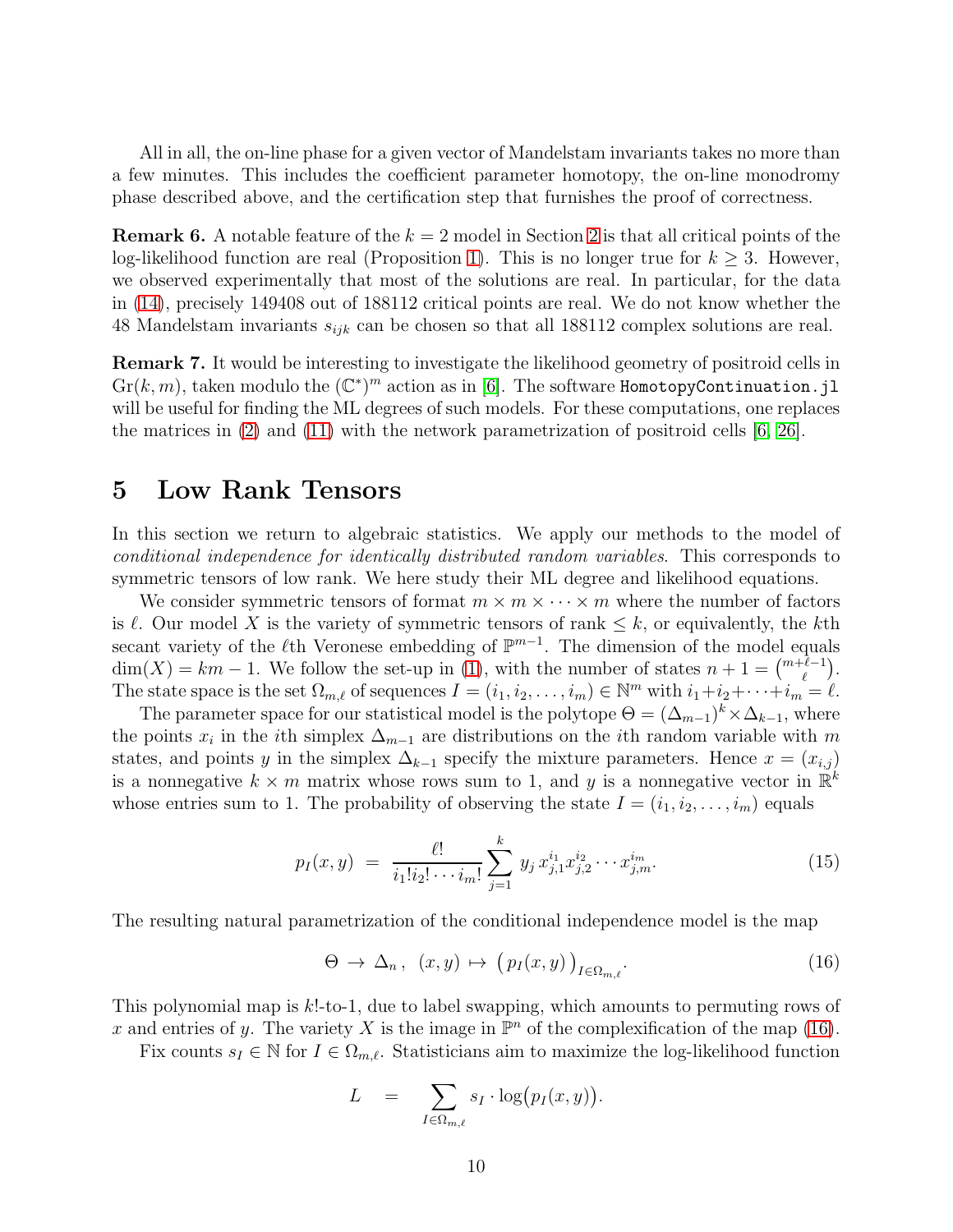In this formula we incorporate the substitutions  $x_{j,m} = 1 - \sum_{i=1}^{m-1} x_{j,i}$  and  $y_k = 1 - \sum_{j=1}^{k-1} y_j$ . We shall compute all complex critical points of  $L$  by solving the likelihood equations

<span id="page-10-0"></span>
$$
\frac{\partial L}{\partial x_{i,j}} = \frac{\partial L}{\partial y_i} = 0 \quad \text{for } i = 1, 2, \dots, k \text{ and } j = 1, 2, \dots, m - 1.
$$
 (17)

This is a system of  $km - 1$  rational function equations in  $km - 1$  unknowns. We denote the corresponding rational map by  $F(x, y, s) : \mathbb{C}^{km-1} \times \mathbb{C}^{m+1} \longrightarrow \mathbb{C}^{km-1}$ . The ML degree of the model X is the number of complex solutions to the system [\(17\)](#page-10-0) divided by  $k! = 1 \cdot 2 \cdots k$ . The maximum likelihood parameter  $(\hat{x}, \hat{y})$  is one of the real solutions in the polytope  $\Theta$ .

**Example 8.** Two small instances were studied in [\[15\]](#page-17-8). The case  $k = m = 2, \ell = 4$  is featured in [\[15,](#page-17-8) Section 1] where a gambler tosses one of two biased coins four times, and  $X \subset \mathbb{P}^4$  is the hypersurface given by a  $3 \times 3$  Hankel determinant. This has ML degree 12, so [\(17\)](#page-10-0) has 24 solutions. A data vector s with three local maxima in  $\Delta_4$  is listed in [\[15,](#page-17-8) Example 10]. In the table at the end of [\[15,](#page-17-8) Section 5] we learn that the model with  $k = m = 2, \ell = 5$  has ML degree 39, so [\(17\)](#page-10-0) has 78 solutions. At that time, over 15 years ago, symbolic computing with Singular was the method of choice, and finding 78 solutions was not that easy.  $\Delta$ 

Using the numerical methods presented in Section [3,](#page-4-1) we solved the likelihood equations for  $m = 2, 3$  and  $k = 2, 3$ . For various  $\ell$ , we ran many iterations of the monodromy loop<sup>[1](#page-10-1)</sup> to count the number of solutions to  $(17)$ . Dividing that number by k! gives an integer, and that is the ML degree for the model. A subsequent run of the certification feature in HomotopyContinuation.jl furnishes a proof that the proposed number is a lower bound on the ML degree. However, our method does not give a proof that this is also an upper bound.

<span id="page-10-2"></span>

| k | 4  | 5  | 6   | 7   | 8           | 9   | 10  |
|---|----|----|-----|-----|-------------|-----|-----|
| 2 | 12 | 39 | 82  | 158 | 268         | 427 | 634 |
| 3 | 1  | 1  | 111 | 645 | $\geq$ 2121 |     |     |

Table 4: Experimentally obtained ML degrees for symmetric tensors of rank k and order  $\ell$ . The size is  $m = 2$  (left) or  $m = 3$  (right). Multiply by k! for the number of solutions to [\(17\)](#page-10-0).

**Remark 9** (A view from nonlinear algebra). Points in the ambient space  $\mathbb{P}^n$  for our models in Table [4](#page-10-2) correspond to binary forms and ternary forms. For example, the entry 111 on the left is the ML degree for the  $4\times4$  Hankel determinant which defines binary sextics of rank 3. The entry 646 on the right concerns plane cubic curves of rank 3. This is the hypersurface in  $\mathbb{P}^9$  defined by the *Aronhold invariant*, shown in equation (9.15) and Example 11.12 in [\[21\]](#page-17-2). We solved the likelihood equations [\(17\)](#page-10-0) in the naive way, by computing all  $646 \times 3! = 3876$ zeros of the rational functions. Further computational progress is surely possible. But, just like in Example [4,](#page-6-3) this will require exploiting the special structure of the problem at hand.

A next goal is the likelihood geometry of  $4 \times 4 \times 4$  tensors. For a geometer, these are cubic surfaces in  $\mathbb{P}^3$ , with parameters  $m = 4, \ell = 3, n = 19$ . In the book cover of [\[22\]](#page-17-0), this

<span id="page-10-1"></span><sup>&</sup>lt;sup>1</sup>The optional argument group action of monodromy solve can be used to speed up the computations.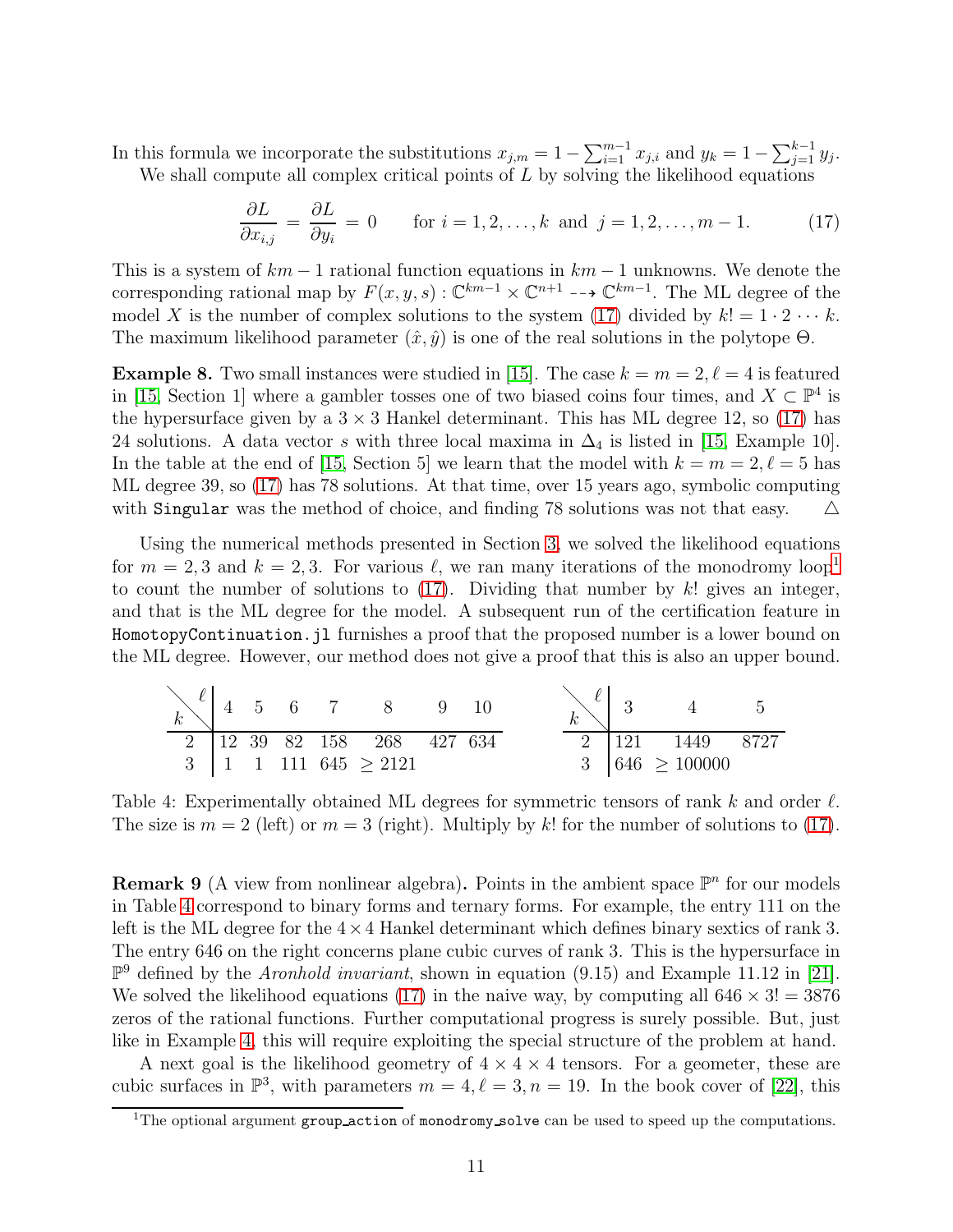means that DiaNA now juggles three dice, each labeled A, C, G, T. We studied this model for cubic surfaces of rank  $k = 2$ . Our computations suggest that the ML degree equals 6483.

We next present an explicit numerical example, for the model of plane cubics of rank 2.

**Example 10**  $(m = \ell = 3, k = 2, n = 9)$ . Consider the data vector  $s \in \mathbb{N}^{10}$  with coordinates

 $s_{300} = 8263$ ,  $s_{210} = 4935$ ,  $s_{201} = 8990$ ,  $s_{120} = 7238$ ,  $s_{111} = 5034$ ,  $s_{102} = 5106$ ,  $s_{030} = 5181$ ,  $s_{021} = 6843$ ,  $s_{012} = 5282$ ,  $s_{003} = 9501$ .

The log-likelihood function  $L$  has 242 complex critical points, so there are 121 critical points in the secant variety  $X \subset \mathbb{P}^9$ . Precisely eight of them lie in the actual model  $X \cap \Delta_9$ . These come from 16 critical points in  $\Theta = \Delta_2 \times \Delta_2 \times \Delta_1$ . The maximum likelihood estimate equals

$$
\hat{p}_{300} = 0.0661, \quad \hat{p}_{210} = 0.1585, \quad \hat{p}_{201} = 0.0937, \quad \hat{p}_{120} = 0.1269, \quad \hat{p}_{111} = 0.1542, \n\hat{p}_{102} = 0.0711, \quad \hat{p}_{030} = 0.0340, \quad \hat{p}_{021} = 0.0658, \quad \hat{p}_{012} = 0.0883, \quad \hat{p}_{003} = 0.1414.
$$

The 121 critical points in X are  $3\times3\times3$  tensors of complex rank 2. Among these 121 tensors, 47 are real. We found that 20 have real rank 2, so each has two real preimages in  $\mathbb{R}^5$ . The other 27 have real rank 3. They come from complex conjugate pairs of parameters  $(x, y)$ .  $\Delta$ 

We now offer some pertinent remarks on numerical algebraic geometry. Our object of interest is the rational map  $F : \mathbb{C}^{km-1} \times \mathbb{C}^{n+1} \longrightarrow \mathbb{C}^{km-1}$  defined by the gradient of L. To find all solutions of  $F(x, y; s^*) = 0$  for general complex data  $s^* \in \mathbb{C}^{n+1}$ , it is necessary that the monodromy action on  $F(x, y; s^*)^{-1}(0)$  is transitive. This happens if and only if the incidence variety  $\overline{\{(x,y,s): F(x,y,s)=0\}}$  in the total space  $\mathbb{C}^{km-1}\times \mathbb{C}^{n+1}$  is irreducible [\[14,](#page-17-10) Section 2. However, for our parametrized tensor models, this incidence variety is reducible.

**Example 11**  $(m = k = 2, \ell = 4)$ . For any s in  $\mathbb{C}^5$ , we consider the solutions to the critical equations  $F = \left(\frac{\partial L}{\partial x_1}\right)$  $\frac{\partial L}{\partial x_{11}},\frac{\partial L}{\partial x_{2}}$  $\frac{\partial L}{\partial x_{21}}, \frac{\partial L}{\partial y_1}$  $\frac{\partial L}{\partial y_1}$  = 0 in the open subset where the denominators are nonzero. The incidence variety Y is the closure of this set in  $\mathbb{C}^3 \times \mathbb{C}^5$ . In a Gröbner basis approach, this would be computed by clearing denominators in  $F$  and then saturating the denominators. To appreciate the complexity of this, note that the three numerators have degree 25, with 2025 terms, 2418 terms and 2439 terms respectively. This is why we do not clear denominators.

We see that Y is reducible because all terms of  $\frac{\partial L}{\partial x_{11}}$  are multiples of  $y_1$ . Points in the locus  $\{y_1 = 0\}$  parametrize tensors of rank one. This gives an extraneous component of Y. Interestingly, Y has dimension 6, because a rank 1 tensor arises from a line of parameter values, given by  $x_{11} = x_{21}$  and  $y_1$  arbitrary. The fibers of the map  $Y \to \mathbb{C}^5$  contain a line and 24 isolated points that represent  $24/2! = 12$  rank-2 tensors. These are the critical points we are interested in. The corresponding 5-dimensional component of Y parametrizes the likelihood correspondence, i.e. the irreducible variety in  $\mathbb{P}^4 \times \mathbb{P}^4$  from [\[16,](#page-17-4) Definition 1.5].  $\Delta$ 

In summary, one drawback of our approach in this paper is the presence of extraneous components in the incidence variety. From a numerical point of view, this makes the monodromy procedure more challenging. The phenomenon of *path jumping* may bring us to other components, leading to the computation of spurious solutions. For computing the ML degree of our tensor models, we are only interested in critical points in the regular locus of  $X$ . These are tensors of complex rank exactly  $k$ . They live on a component of  $Y = \overline{\{F(x, y, s) = 0\}} \subset \mathbb{C}^{km-1} \times \mathbb{C}^{n+1}$ , called the *dominant component* in [\[14,](#page-17-10) Remark 2.2]. We can compute all solutions on that component by making sure that our seed lies on it.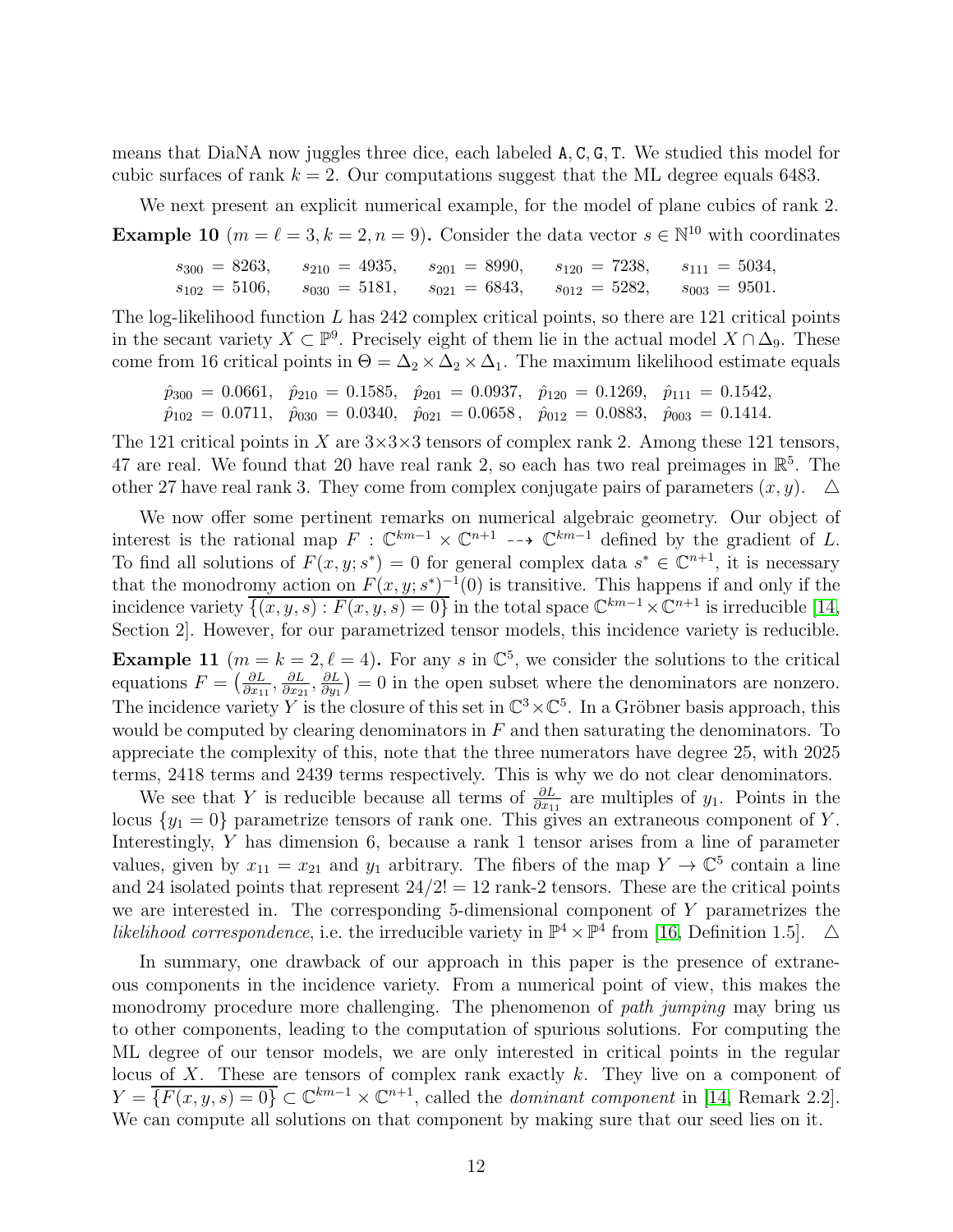## <span id="page-12-0"></span>6 Positive Models and their Amplitudes

The physical theory of scattering amplitudes is concerned with evaluating certain integrals of rational functions. In our statistical setting, these correspond to marginal likelihood integrals

<span id="page-12-2"></span>
$$
\int_{\Theta} p_0(x)^{s_0} p_1(x)^{s_1} \cdots p_n^{s_n} \mu(x) dx.
$$
 (18)

Such integrals arise in Bayesian statistics. In that paradigm one integrates the likelihood function over the parameter space  $\Theta$  where the kernel is given by a measure  $\mu(x)$ , known as the prior belief. In general, it is a difficult problem to evaluate the integral [\(18\)](#page-12-2) exactly and reliably. See [\[19\]](#page-17-13) for an approach in the context of conditional independence as in Section [5.](#page-9-0)

It is a classical theme in mathematical statistics to connect Bayesian inference with the optimization problem (MLE) we explored in the previous sections. In this section we present new ideas for advancing that theme. These are inspired by positive geometries from Feynman diagrams and scattering amplitudes. We build on the theory of stringy canonical forms [\[5\]](#page-16-7).

<span id="page-12-1"></span>**Definition 12.** A discrete statistical model X is called *positive* if it has a parametrization by positive rational functions  $p_i(x)$  that sum to 1, where the parameter space is the orthant  $\Theta =$  $\mathbb{R}_{>0}^d$ . A positive rational function is the ratio of two polynomials with positive coefficients.

Many familiar models in statistics are positive. To begin with, the probability simplex  $\Delta_n$  of all distributions on  $n+1$  states is a positive model, thanks to the parametrization

<span id="page-12-3"></span>
$$
p: \mathbb{R}_{>0}^n \to \Delta_n, \ x \mapsto \frac{1}{1+x_1+x_2+\cdots+x_n} \big(1, x_1, x_2, \ldots, x_n\big). \tag{19}
$$

Next are the two families in [\[22,](#page-17-0) Section 1.2]. In a *toric model*,  $p_i(x)$  is a monomial with a positive coefficient divided by the sum of these  $n+1$  monomials [\[1,](#page-16-9) [16\]](#page-17-4). Every *linear model X* is a positive model, since  $X \cap \Delta_n$  is a polytope whose vertices have nonnegative coordinates. For instance, a positive parametrization  $y \mapsto p(y)$  for Example [2](#page-2-3) is found by replacing

<span id="page-12-5"></span>
$$
x_1 = \frac{y_1}{1+y_1+y_2+y_3}, \ x_2 = \frac{y_1+y_2}{1+y_1+y_2+y_3} \text{ and } x_3 = \frac{y_1+y_2+y_3}{1+y_1+y_2+y_3}.\tag{20}
$$

Every model X with ML degree one is a positive model, by the parametrization in  $[16,$ Corollary 3.12]. Mixtures of positive models are positive models, by using [\(19\)](#page-12-3) for the mixture parameters. In particular, all discrete conditional independence models [\[25,](#page-17-1) Chapter 4] are positive models. In the setting of Section [5,](#page-9-0) we use [\(19\)](#page-12-3) to positively parametrize the factors in  $\Theta = (\Delta_{m-1})^k \times \Delta_{k-1}$ , and we then compose this with the positive polynomials in [\(15\)](#page-9-2).

Fix a positive model X. We factor the numerator and denominator of each  $p_i(x)$  into positive polynomials, we write  $q_1(x), \ldots, q_e(x)$  for all the factors that occur, and we augment this list by  $x_1, \ldots, x_d$ . We now rewrite the marginal likelihood integral [\(18\)](#page-12-2) in the form seen in [\[5,](#page-16-7) (1.3)]. To this end, we set  $\varepsilon = 1$  and  $\mu(x) = 1$  for now. Then the integral [\(18\)](#page-12-2) becomes

<span id="page-12-4"></span>
$$
\varepsilon^{d} \int_{\mathbb{R}^{d}_{>0}} \left[ x_{1}^{u_{1}} \cdots x_{d}^{u_{d}} q_{1}(x)^{-v_{1}} q_{2}(x)^{-v_{2}} \cdots q_{e}(x)^{-v_{e}} \right]^{\varepsilon} \frac{\mathrm{d} x_{1}}{x_{1}} \cdots \frac{\mathrm{d} x_{d}}{x_{d}},\tag{21}
$$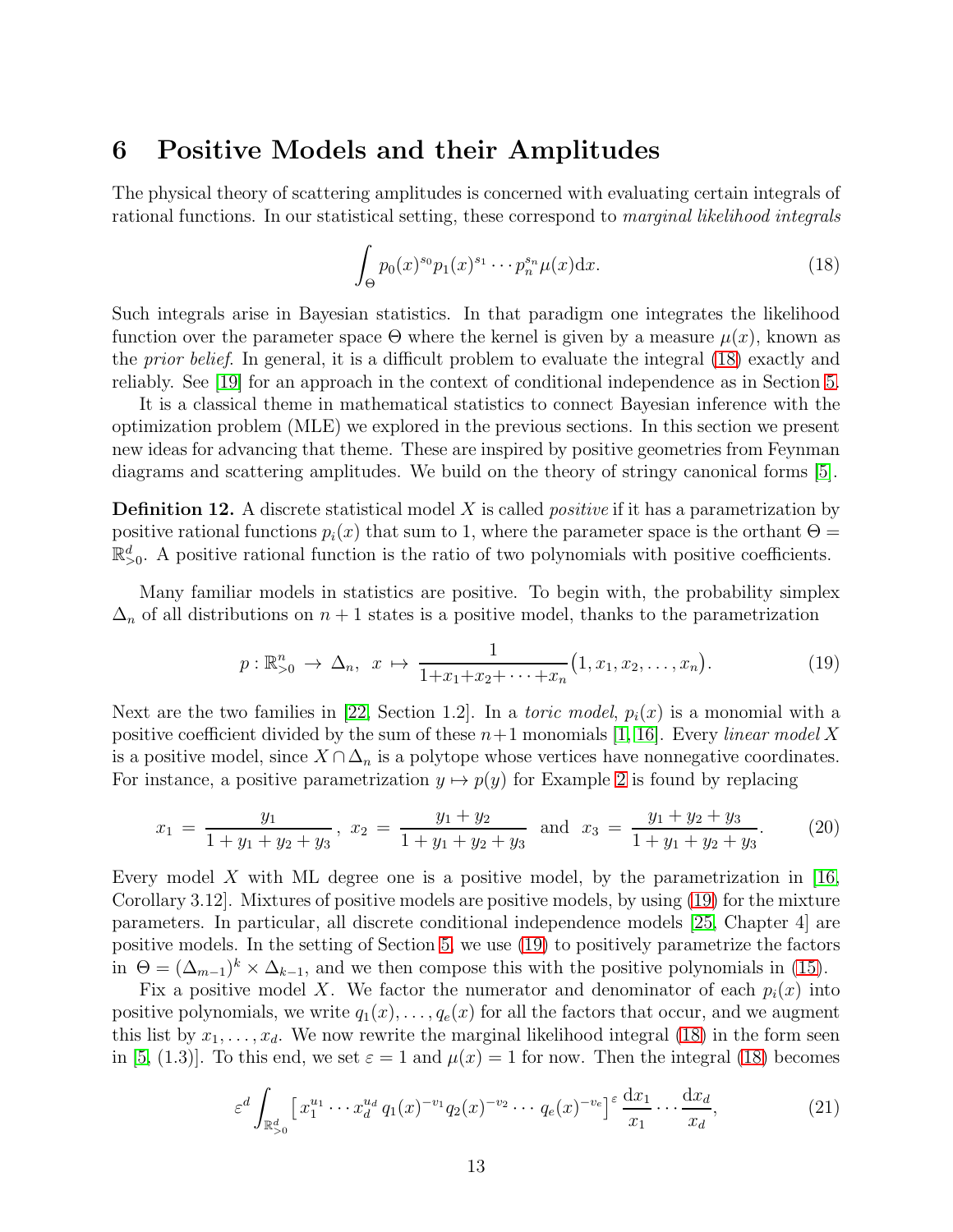where  $u_i, v_j$  are certain Z-linear combinations of  $s_0, \ldots, s_n$ . The log-likelihood function equals

$$
L = \sum_{i=1}^d u_i \log(x_i) - \sum_{j=1}^e v_j \log(q_j(x)).
$$

The set Crit $(L) \subset \mathbb{C}^d$  of all critical points of L can be computed reliably using the methods in this paper. We define the *toric Hessian* of L to be the symmetric  $d \times d$ -matrix  $H_L(x)$ whose entries are the rational functions  $\theta_i \theta_j L$ , where  $\theta_i = x_i \partial_{x_i}$  is the *i*th Euler operator.

In their recent work [\[5\]](#page-16-7), Arkani-Hamed, He and Lam define the *string amplitude* of L to be the limit of the integral [\(21\)](#page-12-4) as  $\varepsilon$  tends to zero. Given data s such that all  $v_i$  are positive, they consider the polytope  $P = \sum_{j=1}^{e} v_j \text{New}(q_i)$  and assume that  $u = (u_1, \ldots, u_d)$  lies in P.

<span id="page-13-0"></span>**Theorem 13.** The string amplitude of a positive model  $X$  is a rational function in the data  $s_0, s_1, \ldots, s_n$ . It equals the volume of the dual polytope  $(P - u)^*$ , and it can be computed as

<span id="page-13-1"></span>amplitude(X) = 
$$
\sum_{\xi \in \text{Crit}(L)} \det(H_L(\xi))^{-1}.
$$
 (22)

Sketch of Proof. This is our interpretation of the results in [\[5\]](#page-16-7). The amplitude depends only on the Newton polytopes  $\text{New}(q_i)$  and not on the specific positive coefficients of  $q_i(x)$ . The hypothesis that  $u$  is in the interior of  $P$  ensures that [\(21\)](#page-12-4) converges [\[5,](#page-16-7) Section 4.1]. The volume formula appears in [\[5,](#page-16-7) (2.5)] for  $s = 1$  and in [5, (4.15)] for  $s > 2$ . The critical equations of  $L$  are the saddle point equations for the marginal likelihood integral  $(21)$  when  $\varepsilon \to \infty$ . These equations appear in [\[5,](#page-16-7) Section 7.1]. They encode the pushforward formula for canonical forms of positive geometries. The toric Hessian is a convenient tool for writing the Jacobian of the system [\[5,](#page-16-7) (7.3)], and hence for computing the integral in [5, (7.5)].  $\Box$ 

**Example 14**  $(d = n = 2)$ . For the model  $X = \mathbb{P}^2$ , parametrized by [\(19\)](#page-12-3), the integral [\(21\)](#page-12-4) is

$$
\varepsilon^{2} \int_{0}^{\infty} \int_{0}^{\infty} \left[ \frac{x_{1}^{s_{1}} x_{2}^{s_{2}}}{(1 + x_{1} + x_{2})^{s_{0} + s_{1} + s_{2}}} \right]^{\varepsilon} \frac{dx_{1}}{x_{1}} \frac{dx_{2}}{x_{2}}.
$$

The log-likelihood function  $L = s_1 \log(x_1) + s_2 \log(x_2) - (s_0 + s_1 + s_2) \log(1 + x_1 + x_2)$  has only one critical point, namely  $(\hat{x}_1, \hat{x}_2) = \frac{1}{s_0}(s_1, s_2)$ . Substituting this into  $1/\det(H_L(x))$ , we get

amplitude(X) = 
$$
\frac{1}{s_0 s_1} + \frac{1}{s_0 s_2} + \frac{1}{s_1 s_2}
$$
 = area((P - (s\_1, s\_2))<sup>\*</sup>).

Here, P is the unit triangle conv $\{(0, 0), (0, 1), (1, 0)\}$  scaled by the sample size  $s_0+s_1+s_2$ .  $\triangle$ 

The special case  $e = 1$  in Theorem [13](#page-13-0) corresponds to the class of *toric models* in statistics; see [\[16,](#page-17-4) Section 3] and [\[22,](#page-17-0) Section 1.2]. Any polynomial  $q(x) = \sum_{j=0}^{n} c_j x^{a_j}$  with positive coefficients  $c_j > 0$  defines a toric model X, by setting  $p_j(x) = c_j x^{\overline{a_j}}/q(x)$  for  $j = 0, \ldots, n$ . The ML degree of X depends in subtle ways on the coefficients  $c_j$ . This was observed in [\[5,](#page-16-7) Section 7.1] and studied in detail in [\[1\]](#page-16-9). Both sources contain many open problems. For instance, it is conjectured in [\[5\]](#page-16-7) that the number  $(m-3)!$  from Section [2](#page-1-0) is the minimal ML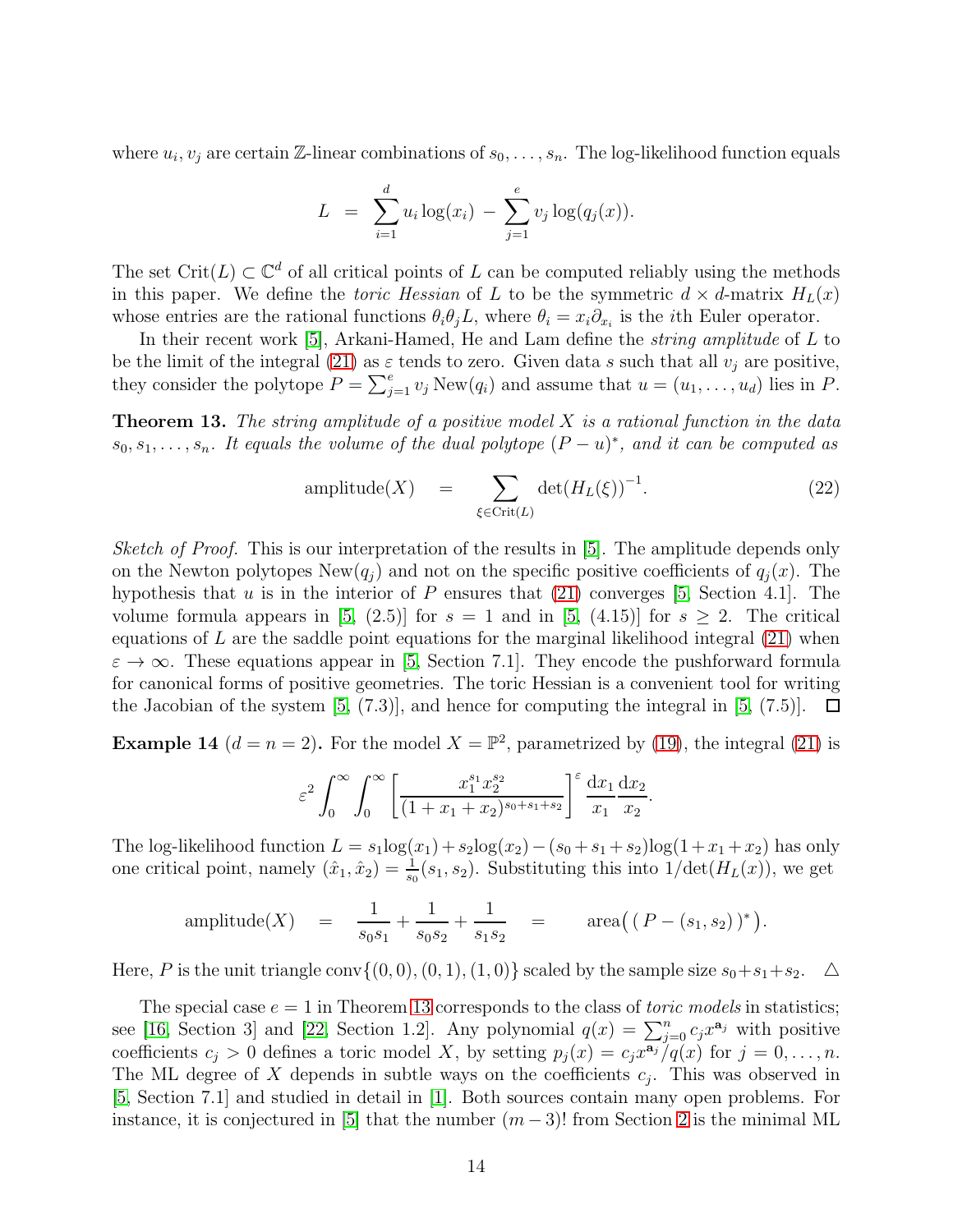degree among all toric models supported on the associahedron. The diffeomorphism referred to in [\[5,](#page-16-7) Claim 4] is the familiar toric moment map [\[21,](#page-17-2) Theorem 8.24]. The amplitude of the toric model X equals the *adjoint* of the dual Newton polytope  $P^*$ , in the sense of Wachspress geometry [\[18\]](#page-17-14), after dividing by the product of the linear forms given by the facets of  $P^*$ . We learned this from unpublished lecture notes by Christian Gaetz which connect [\[3\]](#page-16-0) with [\[18\]](#page-17-14).

**Example 15** (Measuring the dual of a square). The toric model for  $q(x) = 1 + x_1 + x_2 + x_1x_2$ is the *independence model for two binary random variables*, with data  $s = (s_{ij})_{0 \le i,j \le 1}$ . Here  $n=3, d=2$ , and X is the Segre quadric in  $\mathbb{P}^3$ . The marginal likelihood integral in [\(21\)](#page-12-4) is

$$
\varepsilon^2 \int_0^\infty \int_0^\infty \left[ \frac{x_1^{s_{10}+s_{11}} x_2^{s_{01}+s_{11}}}{((1+x_1)(1+x_2))^{s_{00}+s_{01}+s_{10}+s_{11}}} \right]^\varepsilon \frac{dx_1}{x_1} \frac{dx_2}{x_2}.
$$

The limit for  $\varepsilon \to 0$  is the string amplitude. Its denominator is the product of the row and column sums of the contingency table s. The adjoint is the square of the sample size. Hence,

amplitude(X) = 
$$
\frac{(s_{00} + s_{01} + s_{10} + s_{11})^2}{(s_{00} + s_{01})(s_{10} + s_{11})(s_{00} + s_{10})(s_{01} + s_{11})}
$$

.

Here P is the square  $[0,1]^2$  times the sample size. This is translated by  $u = (s_{10} + s_{11}, s_{01} + s_{11}).$ The normalized area of the dual quadrilateral  $(P-u)^*$  equals the string amplitude. Note that the assumption  $u \in P$  from Theorem [13](#page-13-0) is naturally satisfied in the statistical setting.  $\Delta$ 

In earlier sections we showed that HomotopyContinuation.jl is fast for computing the critical set  $\mathrm{Crit}(L)$  of the log-likelihood function L. And it comes with certification. We use this to compute the sum [\(22\)](#page-13-1) and hence to evaluate string amplitudes for positive models. While the meaning of these amplitudes for Bayesian statistics is not clear yet, there is considerable interest in such computations among particle physicists. We next illustrate this for the CHY and CEGM models in Sections [2](#page-1-0) and [4.](#page-6-0) We follow the set-up in [\[5,](#page-16-7) Section 6.2].

Let us begin with the  $k = 2$  model in Section [3,](#page-4-1) with positive reparametrization as in [\(20\)](#page-12-5).

<span id="page-14-1"></span>**Example 16**  $(k = 2, m = 6)$ . We compute the amplitude for the CHY model in Example [2.](#page-2-3) In terms of the positive parameters  $y_1, y_2, y_3$  from [\(20\)](#page-12-5), the log-likelihood function in [\(8\)](#page-3-2) is

$$
L = s_{23} \log(y_1) + s_{34} \log(y_2) + s_{45} \log(y_3) + s_{24} \log(y_1 + y_2) + s_{25} \log(y_1 + y_2 + y_3) +s_{35} \log(y_2 + y_3) + s_{36} \log(1 + y_2 + y_3) + s_{46} \log(1 + y_3) - (\sum_{(i,j)} s_{ij}) \log(1 + y_1 + y_2 + y_3).
$$

The toric Hessian  $H_L(y)$  is a symmetric  $3 \times 3$ -matrix whose entries are rational functions. The sum of the values of  $-\det(H_L(y))^{-1}$  at the six critical points of L is the string amplitude

<span id="page-14-0"></span>
$$
\frac{\frac{1}{s_{12}s_{34}s_{56}} + \frac{1}{s_{12}s_{56}s_{123}} + \frac{1}{s_{23}s_{56}s_{123}} + \frac{1}{s_{23}s_{56}s_{234}} + \frac{1}{s_{34}s_{56}s_{234}} + \frac{1}{s_{16}s_{23}s_{45}} + \frac{1}{s_{12}s_{34}s_{345}}}{s_{12}s_{45}s_{123}} + \frac{1}{s_{12}s_{45}s_{345}} + \frac{1}{s_{16}s_{34}s_{234}} + \frac{1}{s_{16}s_{34}s_{345}} + \frac{1}{s_{16}s_{45}s_{345}} + \frac{1}{s_{23}s_{45}s_{123}}.
$$
(23)

Here we abbreviate  $s_{ijk} = s_{ij} + s_{ik} + s_{jk}$ . The 14 terms in this sum correspond to the planar trivalent trees with six labeled leaves, and hence to the vertices of the *associahedron* in  $\mathbb{R}^3$ .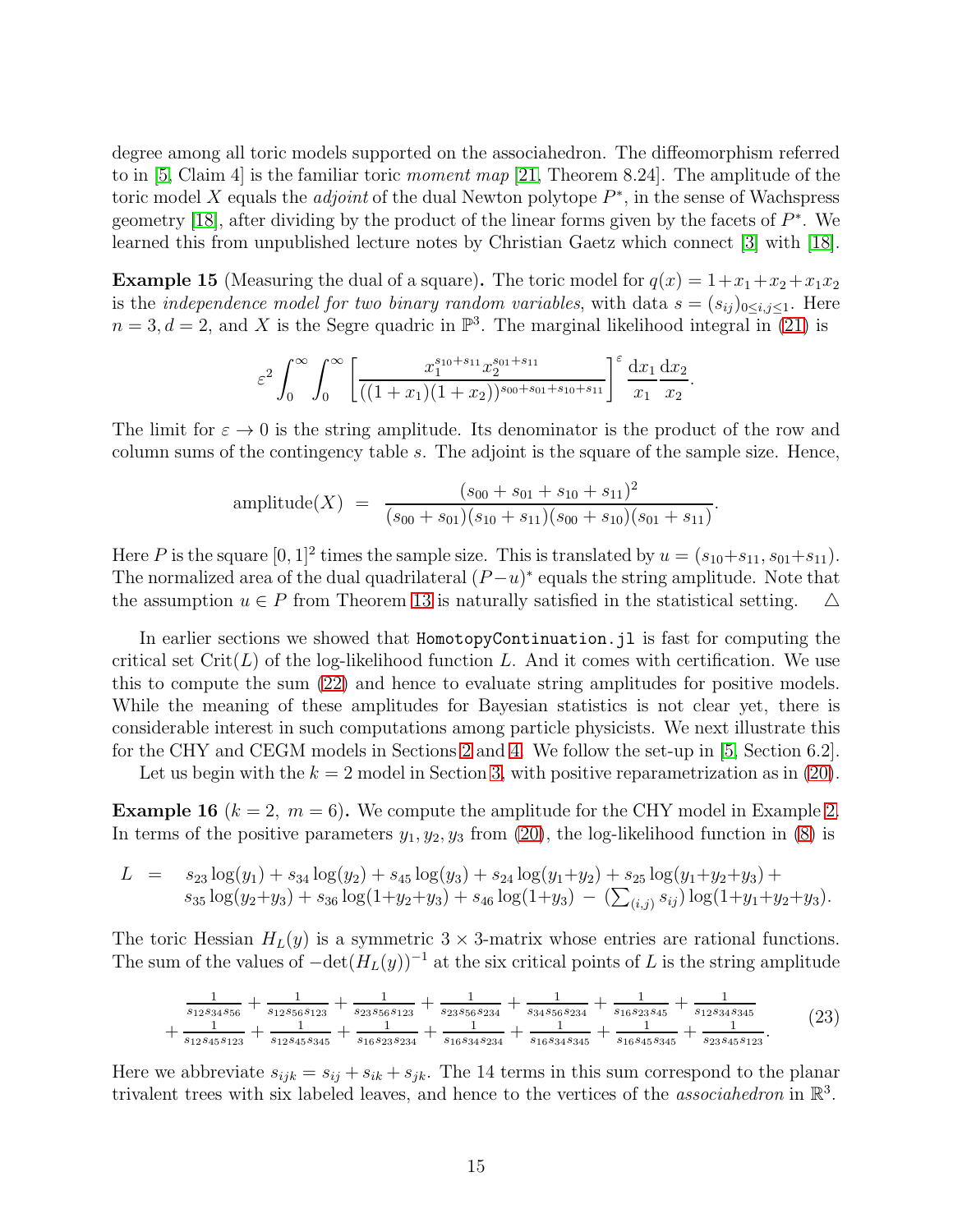For a numerical example take the data in [\(7\)](#page-3-0) and [\(10\)](#page-3-1). The unique positive critical point  $(\hat{y}_1, \hat{y}_2, \hat{y}_3) = (1.076..., 1.202..., 1.205...)$  maps to the MLE in [\(9\)](#page-3-3). The amplitude [\(23\)](#page-14-0) equals

$$
\frac{16074421}{56770632000} = 0.00028314676856...
$$

Using the abbreviation  $y_{i,j} = \sum_{i \leq \ell \leq j} y_{\ell}$ , the associated integral [\(21\)](#page-12-4) has the form

$$
\varepsilon^3\int_{\mathbb{R}^3_{>0}}\left[\frac{y_1^{s_{24}}y_2^{-s_{25}}y_3^{-s_{35}}(1+y_{2,3})^{-s_{36}}(1+y_3)^{-s_{46}}(1+y_{1,3})^{\sum_{(i,j)}s_{ij}}}{y_1^{-s_{24}}y_2^{-s_{25}}y_3^{-s_{35}}(1+y_{2,3})^{-s_{36}}(1+y_{3})^{\sum_{(i,j)}s_{ij}}}\right]^{\varepsilon}\frac{\mathrm{d}y_1}{y_1}\frac{\mathrm{d}y_2}{y_2}\frac{\mathrm{d}y_3}{y_3}.
$$

The theory in [\[5\]](#page-16-7) requires the hypotheses  $s_{23} \ge 0$ ,  $s_{34} \ge 0$ ,  $s_{45} \ge 0$ ,  $s_{24} \le 0$ ,  $s_{25} \le 0$ ,  $s_{35} \le$  $0, s_{36} \leq 0, s_{46} \leq 0, \sum_{(i,j)} s_{i,j} \geq 0$ . If this holds then the leading order  $(\varepsilon \to 0)$  of the integral equals the volume of  $(P - (s_{23}, s_{34}, s_{45}))^*$ , where P is the associahedron

$$
c_{24}New(y_{1,2}) + c_{25}New(y_{1,3}) + c_{35}New(y_{2,3}) + c_{36}New(1+y_{2,3}) + c_{46}New(1+y_3) + \sum_{(i,j)} s_{ij}New(1+y_{1,3}).
$$

Here  $c_{ij} = -s_{ij}$ . The hypothesis fails for [\(7\)](#page-3-0), but summing over Crit(L) always works.  $\Delta$ 

We now reiterate the punchline from Section [2](#page-1-0) for amplitudes: *current off-the-shelf* software from numerical algebraic geometry is highly efficient and reliable for computing string amplitudes by evaluating the sum [\(22\)](#page-13-1). For our computations we used HomotopyContinuation.jl [\[7,](#page-16-3) [8\]](#page-16-4). We carried this out for models with  $k = 2$  and  $k = 3$ . If  $v_1, \ldots, v_e > 0$  then the amplitude measures the volume of the dual polytope in Theorem [13.](#page-13-0)

For  $k = 2$ , our computations validate known formulas involving planar trees like  $(23)$ . For  $k = 3, m \le 7$ , Cachazo et al. [\[10\]](#page-16-2) describe formulas in terms of rays of the positive tropical Grassmannian, but in general there is still plenty of room for further discovery.

**Example 17** ( $k = 2$ ). We used the positive parametrization [\[5,](#page-16-7) (1.5)] of  $\mathcal{M}_{0,m}^{+}$  to verify [\(22\)](#page-13-1) for the CHY model. Fix integer values for the Mandelstam invariants such that the hypotheses on u and v in Theorem [13](#page-13-0) are satisfied. We compute the volume of  $(P - u)^*$  in two ways. First the exact rational number is obtained using Polymake.jl [\[17\]](#page-17-15). Secondly, summing over the computed critical points as in  $(22)$  gives a floating point approximation. The cases we checked are  $m = 5, 6, \ldots, 10$ . Using double precision arithmetic, the numerical evaluation of [\(22\)](#page-13-1) agrees with the volume up to at least 12 significant digits in all cases. Computing the Hessian determinant and summing over the 5040 solutions for  $m = 10$  takes about 20 seconds. The computation time for finding these solutions appears in Table [1.](#page-4-0)  $\Delta$ 

**Example 18**  $(k = 3)$ . For  $m = 7$ , we compute the string amplitude of the CEGM model for the data in [\(13\)](#page-8-2). Our code finds the numerical value  $3.5930250842 \cdot 10^{-19}$ . This equals

33816298756441110112144384689994772682422222303915555493151512849490472904959110279 94116511751278934751720147762872529781445322700567349835265330333349828096628760994174245472501760000

This rational number is computed with a formula from [\[10,](#page-16-2) Section 4] which was kindly shared with us by Nick Early. In our study of the string amplitudes for CEGM models, we used the positive parametrization obtained from [\(11\)](#page-7-2) by recursively setting  $x_0 = y_0 = 1$  and

<span id="page-15-0"></span>
$$
x_{\ell} = x_{\ell-1} + z_{\ell}, \qquad y_{\ell} = y_{\ell-1} + z_{\ell}(1+w_1+\cdots+w_{\ell}), \qquad \ell = 1, \ldots m-4 \qquad (24)
$$

.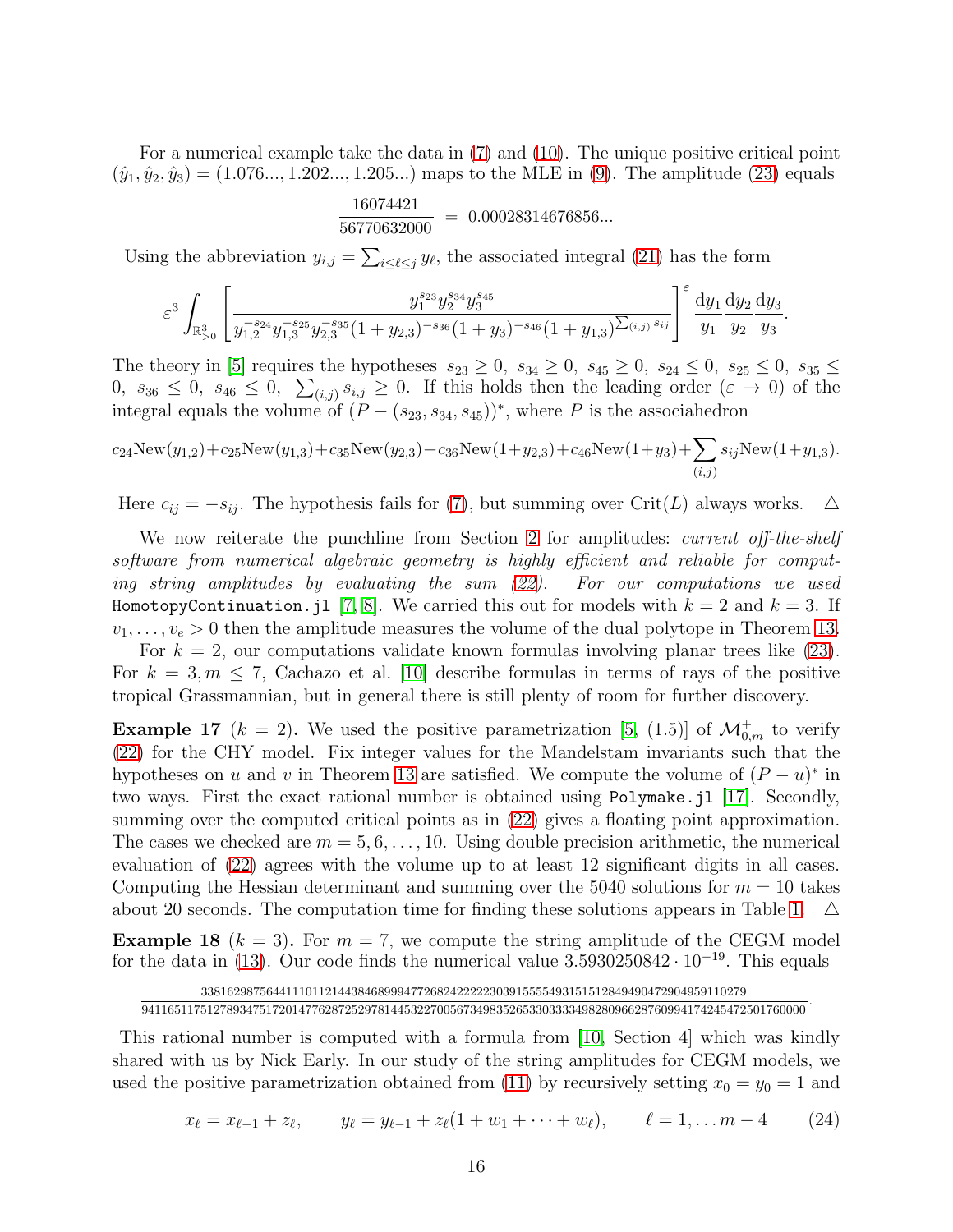Since this parametrization augments the degree of the equations, it is better to first solve the scattering equations using the formulation [\(11\)](#page-7-2) and then compute the  $(z, w)$  coordinates of the solutions  $(x, y)$  via [\(24\)](#page-15-0). Computing the sum [\(22\)](#page-13-1) over the 1272 solutions takes about 11 seconds. Like Example [16,](#page-14-1) this illustrates the validity of [\(22\)](#page-13-1) when the assumptions on  $u, v$  in Theorem [13](#page-13-0) are violated. For  $m = 8$ , we obtain the numerical approximation 1.3609103649662523 $\cdot 10^{-34}$  for the string amplitude of the CEGM model with data [\(14\)](#page-8-1).  $\Delta$ 

We conclude with a summary of what has been accomplished in this paper. A connection has been made between algebraic statistics and the study of scattering amplitudes in physics. Positive models play the role of positive geometries. We showed how to solve the likelihood equations with certified numerical methods, and how to use this for evaluating amplitudes. Our case study offers a new tool kit for statistics and physics, based on nonlinear algebra.

Here is what we did not do: we did not prove new theorems in pure mathematics. We did not achieve notable methodological progress in statistics or theoretical advances in physics. The contribution of this work lies in building a bridge. Others may now cross that bridge, and use our tool kit to gain insights on the numerous fascinating problems that remain open.

Acknowledgement. We are very grateful to Sascha Timme for his help with the software HomotopyContinuation.jl, and to Pieter Bomans and Taylor Brysiewicz for discussions. We thank Freddy Cachazo and Nick Early for patient tutoring and inspiring conversations.

## <span id="page-16-9"></span>References

- [1] C. Améndola, N. Bliss, I. Burke, C. Gibbons, M. Helmer, S. Hoşten, E. Nash, J. Rodriguez and D. Smolkin: *The maximum likelihood degree of toric varieties*, J. Symbolic Computation 92 (2019), 222–242.
- <span id="page-16-5"></span><span id="page-16-0"></span>[2] N. Arkani-Hamed, Y. Bai, S. He and G. Yan: *Scattering forms and the positive geometry of kinematics, color and the worldsheet*, Journal of High Energy Physics (2018), no 5, 095.
- <span id="page-16-1"></span>[3] N. Arkani-Hamed, Y. Bai and T. Lam: *Positive geometries and canonical forms*, Journal of High Energy Physics (2017), no 11, 039.
- <span id="page-16-7"></span>[4] N. Arkani-Hamed, J. Bourjaily, F. Cachazo, A. Goncharov, A. Postnikov and J. Trnka: *Grassmannian Geometry of Scattering Amplitudes*, Cambridge University Press, 2016.
- <span id="page-16-8"></span>[5] N. Arkani-Hamed, S. He and T. Lam: *Stringy canonical forms*, arXiv:1912.08707.
- <span id="page-16-3"></span>[6] N. Arkani-Hamed, T. Lam and M. Spradlin: *Positive configuration space*, arXiv:2003.03904.
- <span id="page-16-4"></span>[7] P. Breiding, K. Rose and S. Timme: *Certifying zeros of polynomial systems using interval arithmetic*, arXiv:2011.05000.
- <span id="page-16-6"></span>[8] P. Breiding and S. Timme: *HomotopyContinuation.jl: A package for homotopy continuation in julia*, International Congress on Mathematical Software, 458–465, Springer, 2018.
- <span id="page-16-2"></span>[9] F. Cachazo, B. Umbert and Y. Zhang: *Singular solutions in soft limits*, Journal of High Energy Physics (2020), no 5, 148.
- [10] F. Cachazo, N. Early, A. Guevara and S. Mizera: *Scattering equations: from projective spaces to tropical Grassmannians*, Journal of High Energy Physics (2019), no 6, 039.